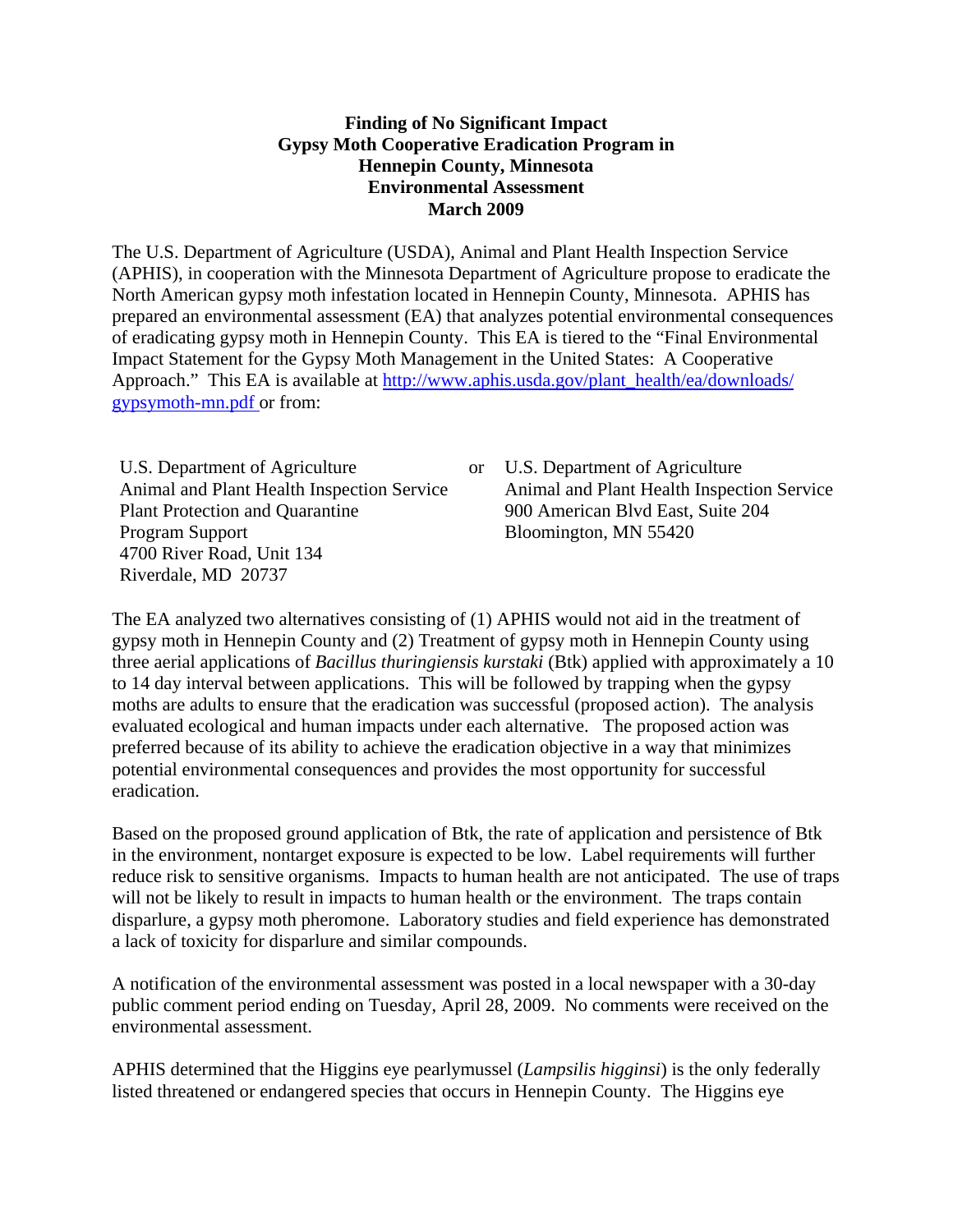pearlymussel makes its home in the Missississippi River which is approximately 4 miles away from the proposed treatment. After reviewing information on the ecology of the Higgins eye pearlymussel and locations of its critical habitat, APHIS has determined that the proposed action will have no effect on the Higgins eye pearlymussel or it's critical habitat.

APHIS has determined that there is not a potential for disproportionately high and adverse human health or environmental effects on any minority or low-income populations consistent with the Executive Order (EO) 12898 "Federal Actions to Address Environmental Justice in Minority Populations and Low-income Populations." APHIS has also determined that there would not be any disproportionately high or adverse environmental health and safety risks to children consistent with the EO 13045 "Protection of Children from Environmental Health Risks and Safety Risks."

The implementation of the preferred alternative will not significantly impact the quality of the human environment. I have considered and based my finding of no significant impact on the analysis of the program's characteristics and its anticipated environmental consequences, as analyzed in the EA. An environmental impact statement (EIS) must be prepared if implementation of the proposed action may significantly affect the quality of the human environment. I have determined that there would be no significant impact to the human environment from the implementation of the preferred alternative and, therefore, no EIS needs to be prepared.

Herri Commons

Kevin Connors Plant Protection and Quarantine Animal and Plant Health Inspection Service

 $4/29/09$ 

Date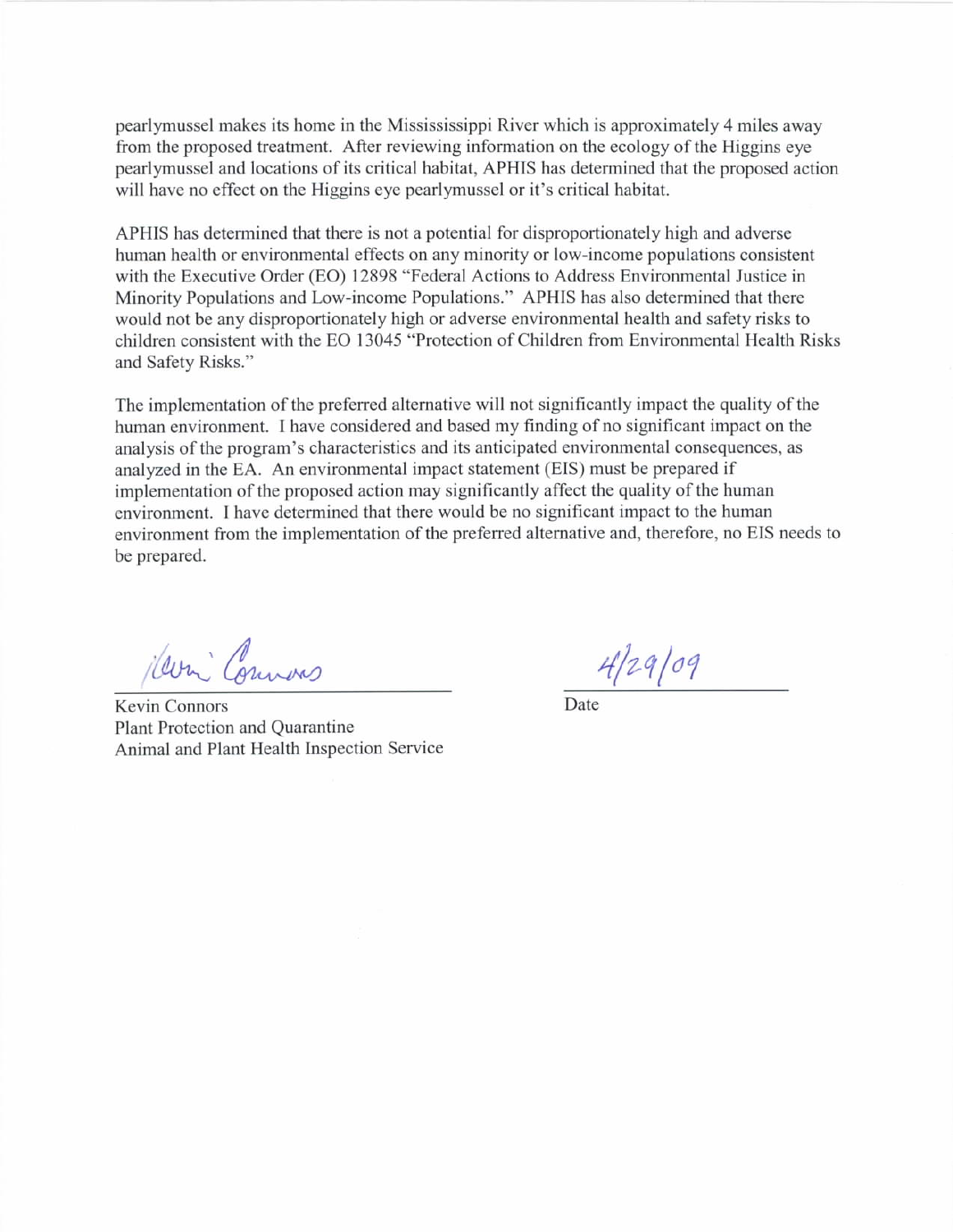

**United States Department of Agriculture** 

Marketing and Regulatory Programs

Animal and Plant Health Inspection Service



# **Gypsy Moth Cooperative Eradication Program in Hennepin County, Minnesota**

**Environmental Assessment March 2009**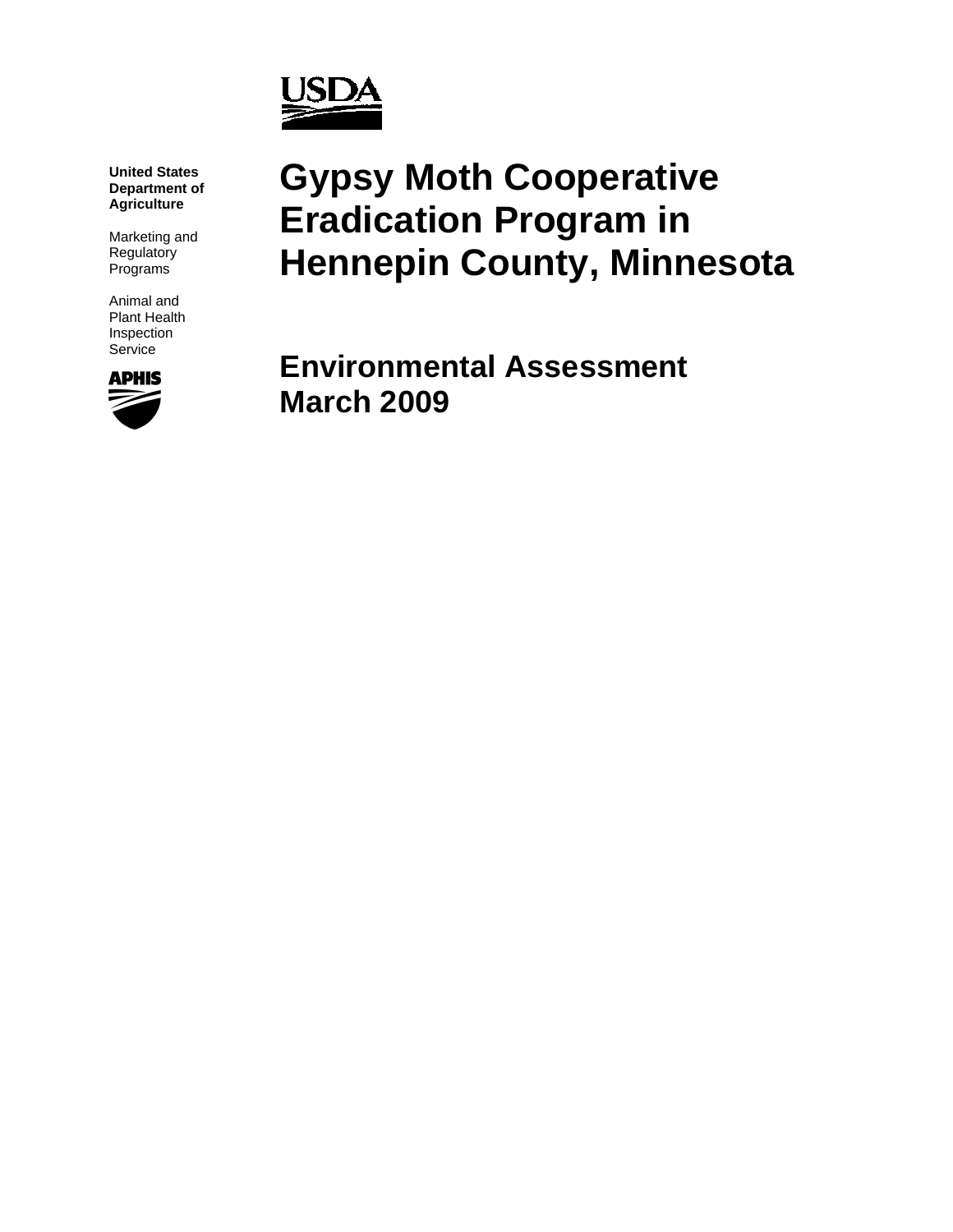# **Gypsy Moth Cooperative Eradication Program in Hennepin County, Minnesota**

# **Environmental Assessment, March 2009**

#### **Agency Contact:**

Weyman Fussell National GM Program Manager USDA/APHIS/PPQ 4700 River Road, Unit 134 Riverdale, MD 20737-1236

The U.S. Department of Agriculture (USDA) prohibits discrimination in all its programs and activities on the basis of race, color, national origin, sex, religion, age, disability, political beliefs, sexual orientation, or marital or family status. (Not all prohibited bases apply to all programs.) Persons with disabilities who require alternative means for communication of program information (Braille, large print, audiotape, etc.) should contact USDA'S TARGET Center at (202) 720–2600 (voice and TDD).

\_\_\_\_\_\_\_\_\_\_\_\_\_\_\_\_\_\_\_\_\_\_\_\_\_\_\_\_\_\_\_\_\_\_\_\_\_\_\_\_\_\_\_\_\_\_\_\_\_\_\_\_\_\_\_\_\_\_

To file a complaint of discrimination, write USDA, Director, Office of Civil Rights, Room 326–W, Whitten Building, 1400 Independence Avenue, SW, Washington, DC 20250–9410 or call (202) 720–5964 (voice and TDD). USDA is an equal opportunity provider and employer.

Mention of companies or commercial products in this report does not imply recommendation or endorsement by the U.S. Department of Agriculture over others not mentioned. USDA neither guarantees nor warrants the standard of any product mentioned. Product names are mentioned solely to report factually on available data and to provide specific information.

\_\_\_\_\_\_\_\_\_\_\_\_\_\_\_\_\_\_\_\_\_\_\_\_\_\_\_\_\_\_\_\_\_\_\_\_\_\_\_\_\_\_\_\_\_\_\_\_\_\_\_\_\_\_\_\_\_\_

\_\_\_\_\_\_\_\_\_\_\_\_\_\_\_\_\_\_\_\_\_\_\_\_\_\_\_\_\_\_\_\_\_\_\_\_\_\_\_\_\_\_\_\_\_\_\_\_\_\_\_\_\_\_\_\_\_\_ This publication reports research involving pesticides. All uses of pesticides must be registered by appropriate State and/or Federal agencies before they can be recommended.

\_\_\_\_\_\_\_\_\_\_\_\_\_\_\_\_\_\_\_\_\_\_\_\_\_\_\_\_\_\_\_\_\_\_\_\_\_\_\_\_\_\_\_\_\_\_\_\_\_\_\_\_\_\_\_\_\_\_

CAUTION: Pesticides can be injurious to humans, domestic animals, desirable plants, and fish or other wildlife—if they are not handled or applied properly. Use all pesticides selectively and carefully. Follow recommended practices for the disposal of surplus pesticides and pesticide containers.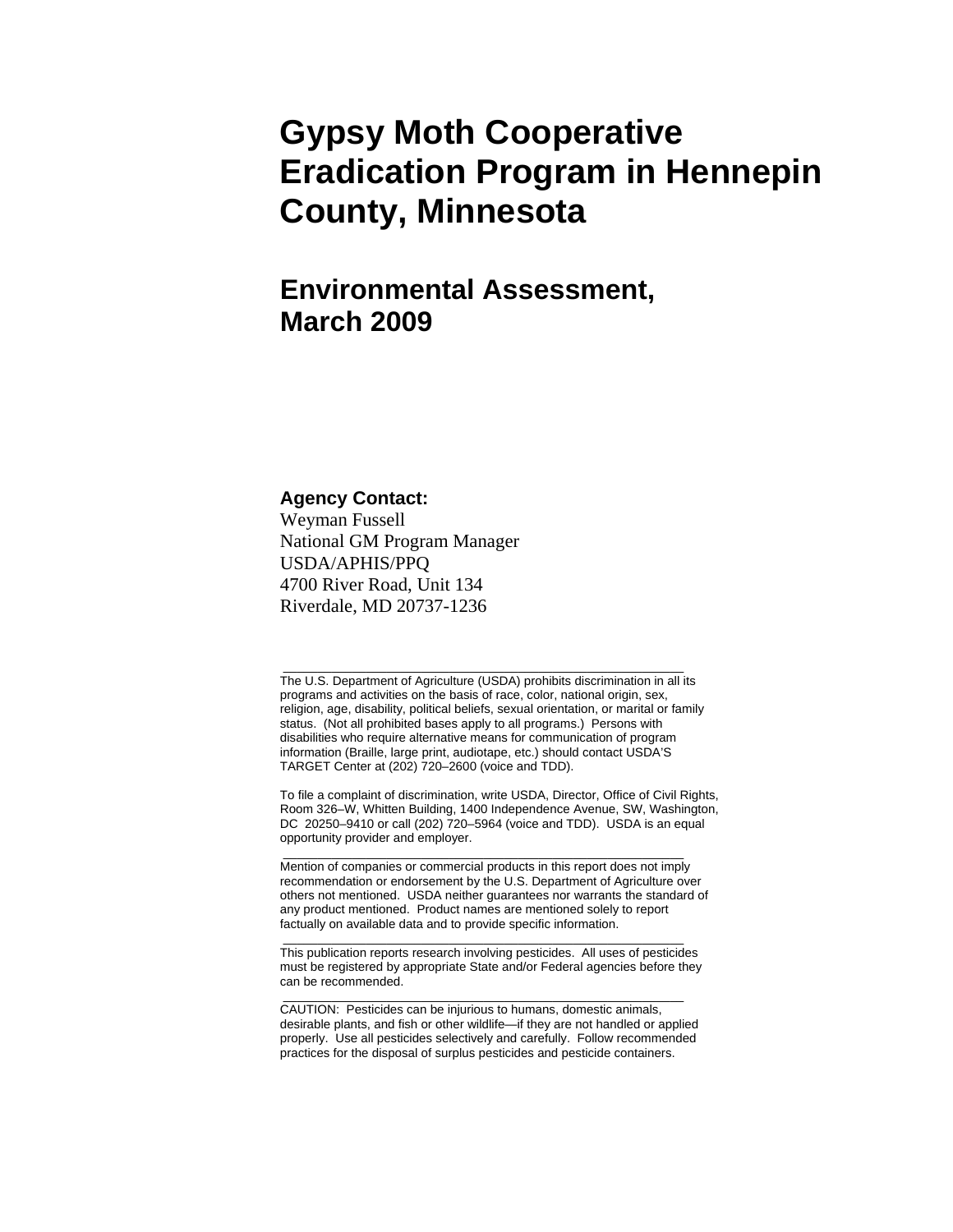# <span id="page-4-0"></span>**Table of Contents**

| L       |                                                            |
|---------|------------------------------------------------------------|
| П.      |                                                            |
| III.    |                                                            |
| IV.     |                                                            |
| $V_{-}$ |                                                            |
|         |                                                            |
|         |                                                            |
| VI.     | <b>Environmental Impacts of the Proposed Action and</b>    |
|         |                                                            |
|         |                                                            |
| VII.    |                                                            |
|         |                                                            |
|         | <b>B. Threatened and Endangered Species and Historical</b> |
|         |                                                            |
| VIII.   | Listing of Agencies and Persons Consulted  18              |
| IX.     | <b>Individuals and Organizations Consulted for</b>         |
| Х.      |                                                            |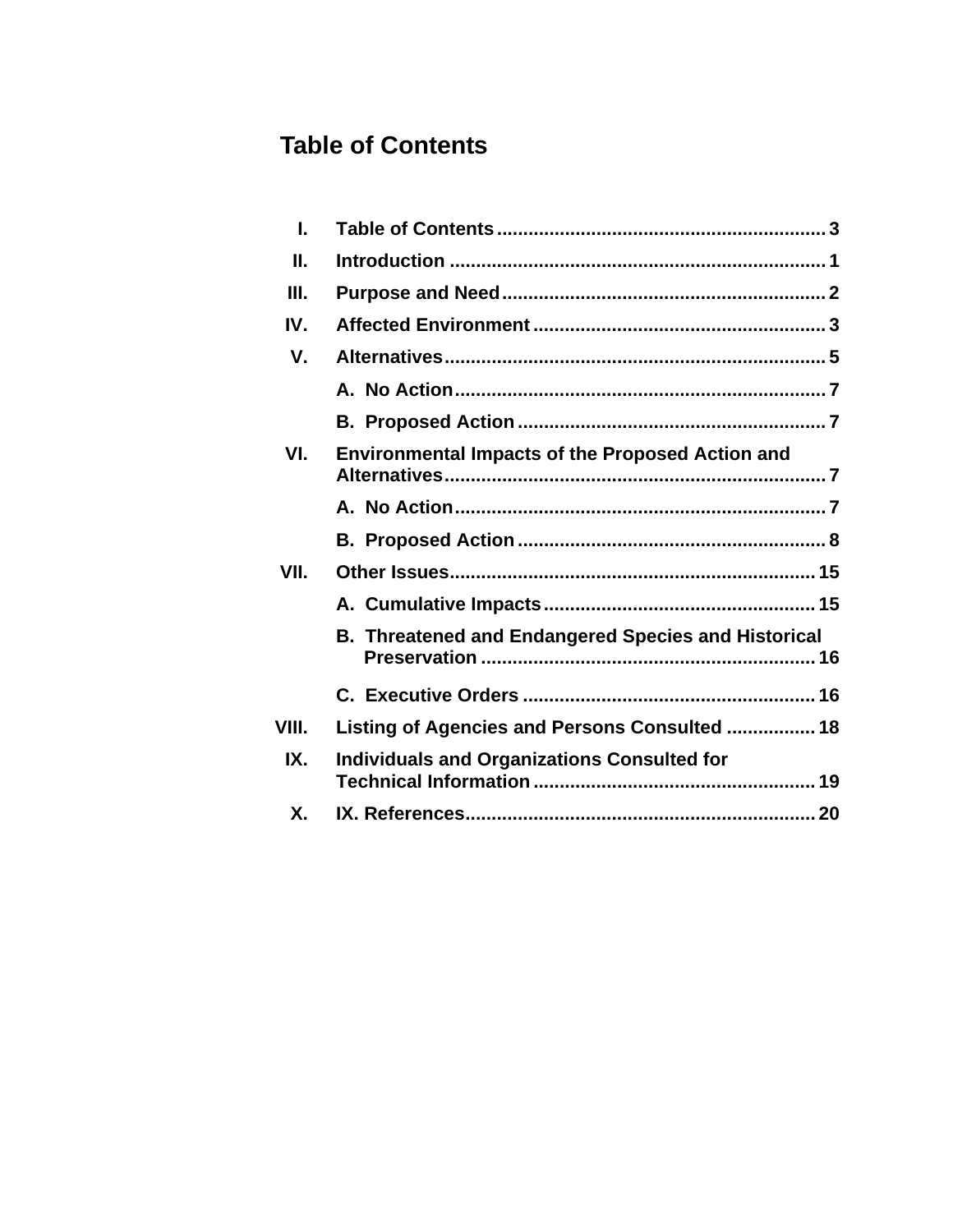# <span id="page-5-0"></span>**I. Introduction**

The Gypsy Moth (GM), *Lymantria dispar* L., is one of the most destructive pests of trees and shrubs in the United States. There are two types of GMs, the European (also known as North American) and the Asian. The North American GM was originally imported into Massachusetts from Europe in 1869 for silk production experiments. However, some moths were accidentally released and became established. The GM infestation spread relentlessly and now covers the entire northeastern part of the United States from Maine south to North Carolina and west to parts of Michigan and Wisconsin. The North American GM has a host range of over 300 species of trees and shrubs; however, they have a preference for oaks and aspen. GM hosts are located through most of the continental United States.

The U.S. Department of Agriculture's Animal and Plant Health Inspection Service (APHIS) in cooperation with the U.S. Forest Service has established a national program to help slow the spread of the current North American GM population and eradicate any new populations of GM that may exist outside this area. This program is an effective federal-state partnership that prevents the establishment of GM in areas of the United States that are not contiguous to current regulated states and counties.

The GM life cycle begins in the early spring with the hatching of first instar larvae from eggs laid the previous summer. Newly hatched larvae hang by silken threads and are caught by the wind and thereby dispersed to other trees in the forest. Small larvae begin feeding on leaves. GM larvae go through 5 or 6 feeding stages. Between stages the GM larvae molt by shedding their skin. Larvae typically feed at night and rest in bark crevices during the day. In areas with high caterpillar densities, feeding may occur all day which can result in defoliation and in severe cases cause tree mortality.

Pupation generally occurs about 8 weeks after egg hatch. Once they emerge as adults, the female GM emits a pheromone that the males can detect through their antennae. The males locate the female and mate. After mating, the female lays eggs in a single mass on any solid object including tree trunks, shrubs, nursery stock, vehicles, camping equipment, and outdoor household articles.

Heavy infestations of GM can alter ecosystems and disrupt people's lives. The larval life stage can cause defoliation and can in extreme cases, cause tree mortality. Defoliated trees are vulnerable to other insects and diseases. Repeated or widespread defoliation events from larvae feeding can alter wildlife habitat, change water quality, reduce property and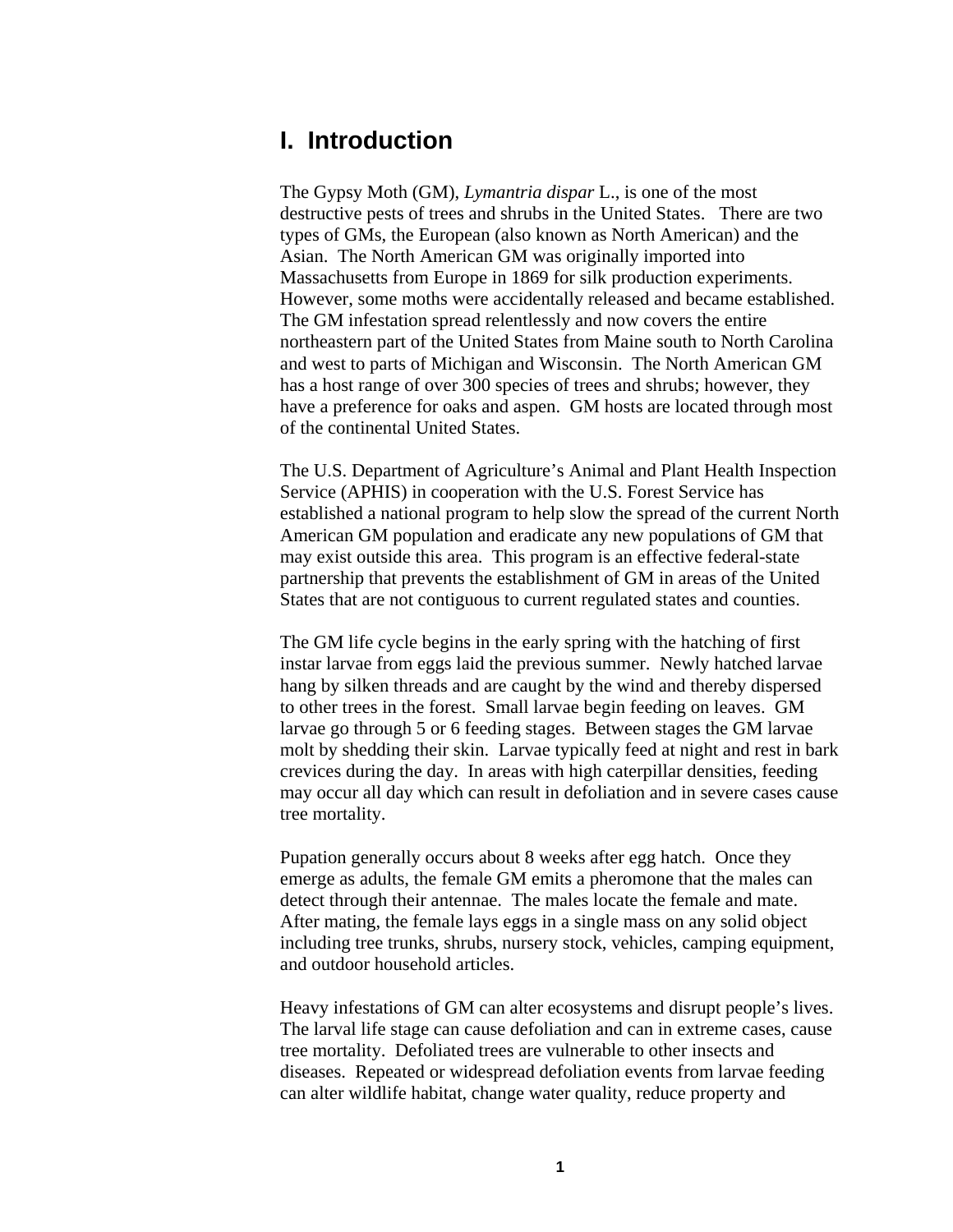<span id="page-6-0"></span>esthetic value, and reduce the recreational value of forested areas. When present in large numbers, GM caterpillars can be a nuisance as well as a hazard to health and safety (USDA, 1995).

### **II. Purpose and Need**

APHIS, in cooperation with Minnesota Department of Agriculture (MDA), proposes to eradicate the GM infestations located in Hennepin County, Minnesota (within the Minneapolis/St. Paul metro area). The alternatives being considered have been analyzed in detail in the 1995 Final Environmental Impact Statement (EIS) for GM Management in the United States (USDA, 1995). The findings of that EIS regarding these alternatives will be summarized and incorporated by reference into this environmental assessment (EA). The need for this proposed action is based on the potential adverse ecological and economic impacts of GM infestations on the infested and surrounding areas.

MDA has been tracking the GM population in two areas of Hennepin County since 2007. In August of 2008, there was evidence of reproducing females in both areas. One area consists of a 382-acre area in Richfield, Minnesota. The other area is a 303-acre site in Minnetonka, Minnesota. Both areas contain preferred host plants that are susceptible to defoliation by the GM and which could support successful reproduction and spread of the pest. These populations in Minnesota need to be eradicated to avoid potential ecological, economic, or human impacts.

GM egg masses and pupae have been known to attach to items that people bring with them when they enter and leave Minnesota. Therefore, if GM were to become established and allowed to spread throughout this area it could not only spread to other areas within Minnesota but other parts of the country including the surrounding states. The associated damage, defoliation, and mortality of host plants from such an occurrence in the absence of timely eradication action, could be devastating.

This EA is tiered to USDA's 1995 Final EIS for GM Management in the United States. We propose eradication because of the isolated nature of these infestations and the threat that a reproducing population of GMs would pose to the vegetation resources of this area. MDA has participated in 28 similar eradication projects on nearly 5,000 acres throughout Minnesota, including the eradication of GM populations in other metro areas such as Brooklyn Park, Edina, South Minneapolis and Golden Valley.

This site-specific EA is designed to examine the environmental consequences of a range of treatment options under the 1995 Final EIS for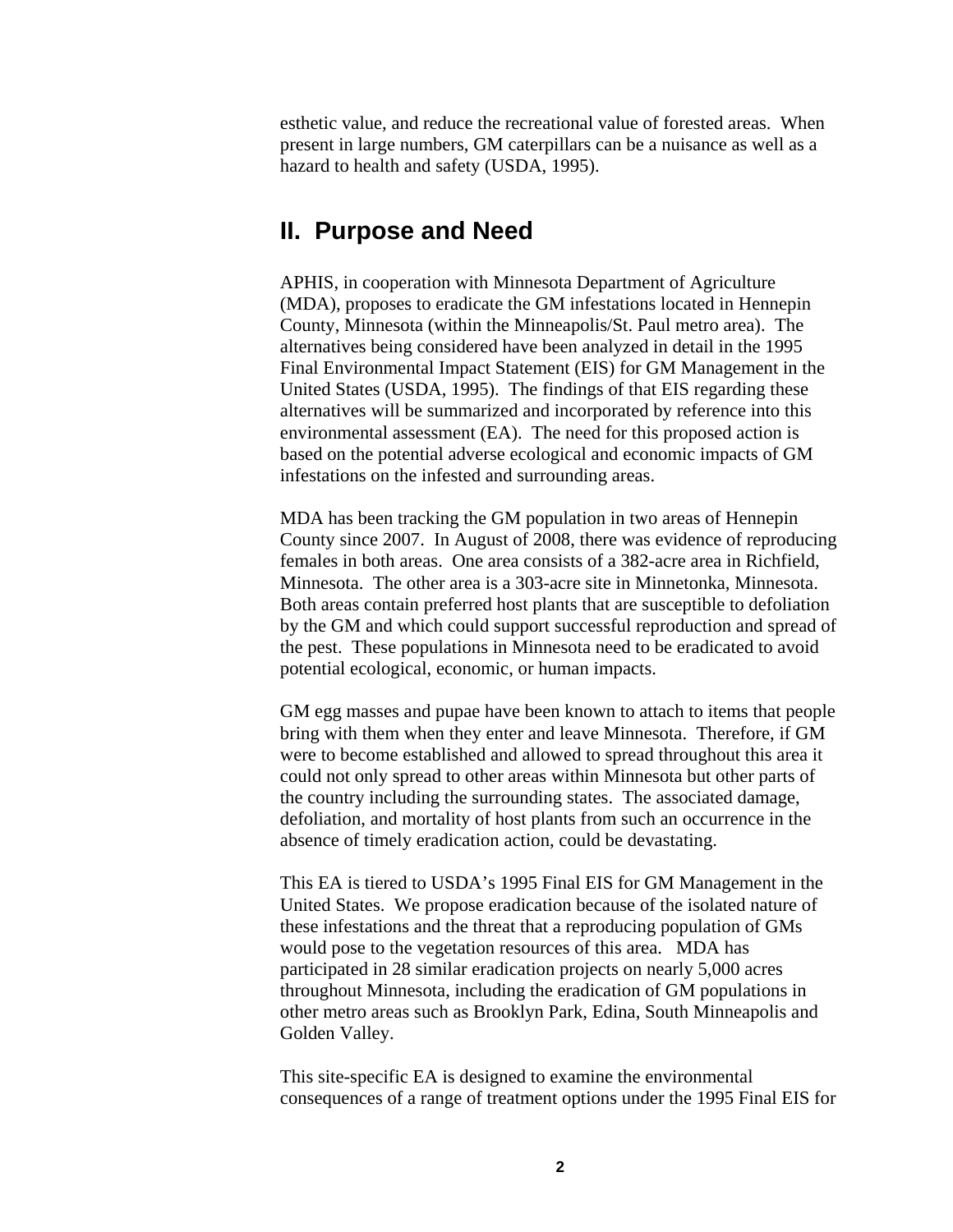<span id="page-7-0"></span>GM Management in the United States that may accomplish the program's goals. The goal of this project is to eliminate GMs from the identified areas.

This EA is prepared consistent with National Environmental Policy Act (NEPA) (42 U.S.C. § 4231 et. seq.), the Council of Environmental Quality NEPA regulations (40 CFR part 1500 et. seq.) and APHIS' NEPA implementing regulations (7 CFR part 372), for the purpose of evaluating how the proposed action and alternatives described in the following sections, if implemented, may affect the quality of the human environment. This EA is being made available to the general public and comments are requested from any interested party.

MDA has already conducted public meetings at both sites. The schedule was as follows: Richfield, January 13, 2009 6-8pm, and Minnetonka, January 15, 2009 6-8pm. A bulletin was mailed to residents and local officials in and around the proposed treatment areas notifying them of the public meeting as well as of the proposed treatment plans. Press releases were sent to local media advertising the events, and a televised appearance in front of the Richfield City Council provided further community outreach.

## **III. Affected Environment**

There are two treatment sites proposed for GM eradication treatment in Hennepin County, Minnesota. . One of the treatment areas is a 382-acre area in Richfield, Minnesota (see Figure 1). Within this area, 13 GM egg masses were identified. This site is mostly residential and commercial with a cemetery in the southwestern area of the treatment block and three city parks in the northern portion of the block. No lakes, ponds, or other water bodies are within this treatment area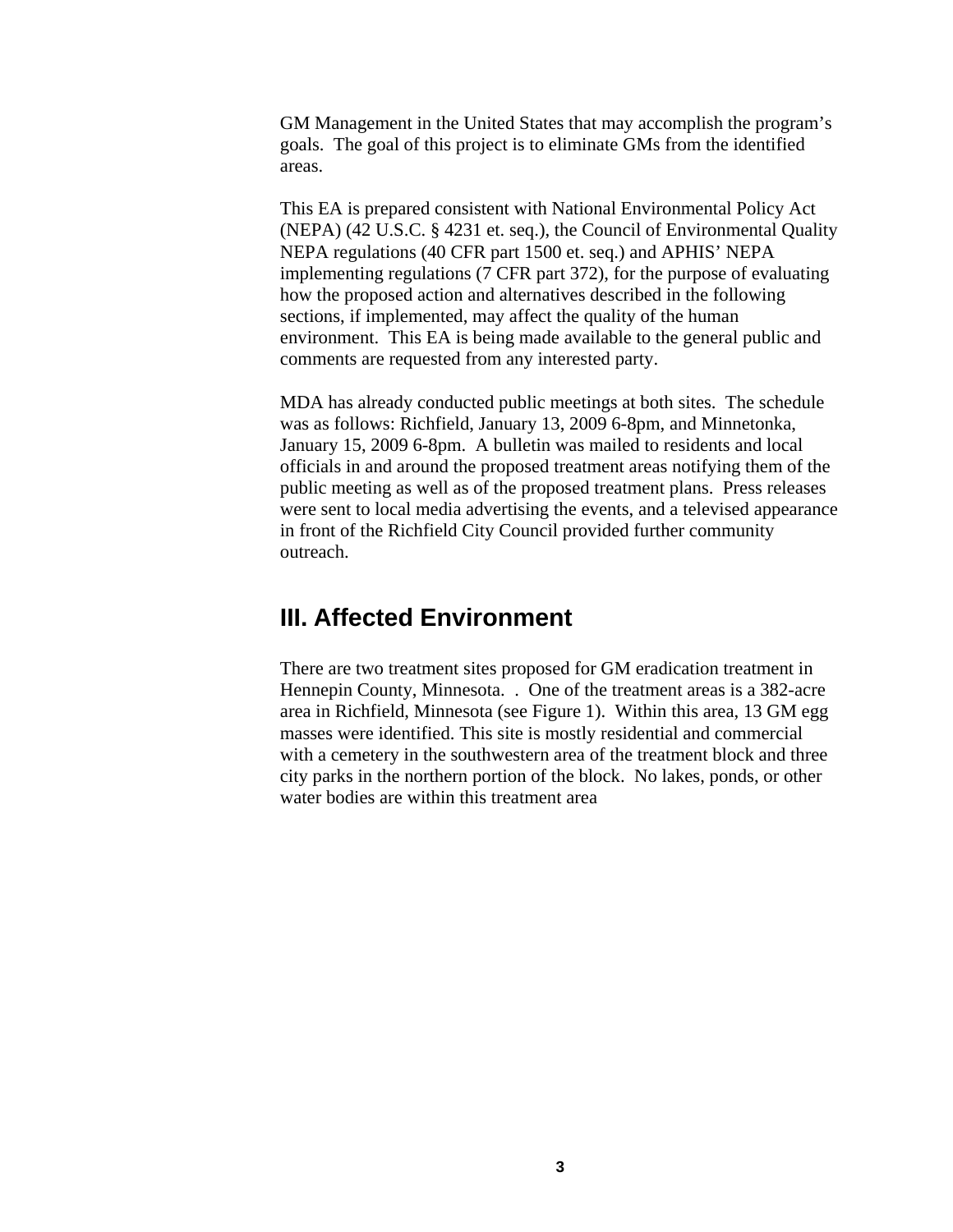Figure 1. GM Treatment Area in Richfield, MN



The second area is a 303-acre area site located in Minnetonka, Minnesota (see Figure 2). Five GM egg masses were found within this area. This area consists of mostly residential and commercial residences. Glen Lake Elementary School is adjacent to the treatment block, but remains outside the treatment area. There is a small pond in the southwestern section of the treatment area, a 200 ft. buffer will be applied to limit any effects to aquatic resources. Neither site is at risk for ground water contamination as local wells are deep (200-300 feet below surface).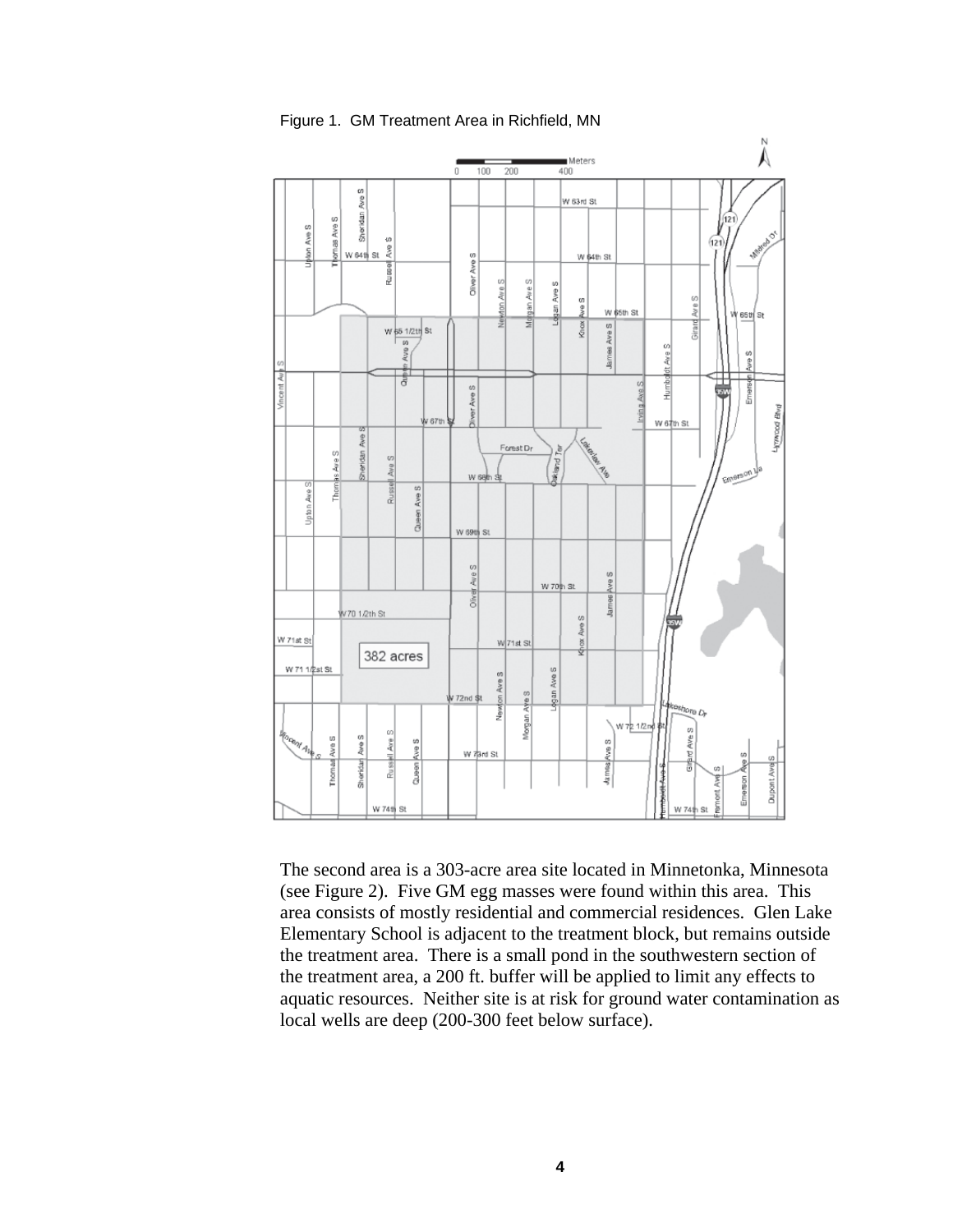<span id="page-9-0"></span>

Figure 2. GM Treatment Area in Minnetonka, MN

# **IV. Alternatives**

This Environmental Assessment is tiered to the USDA's 1995 Final EIS for GM Management in the United States. The preferred alternative in the 1995 EIS is Alternative 6: Suppression, Eradication, and Slow the Spread. Under this alternative, we propose eradication because of the isolated nature of GM infestations in Minnesota. This site-specific Environmental Assessment is designed to examine the environmental consequences of a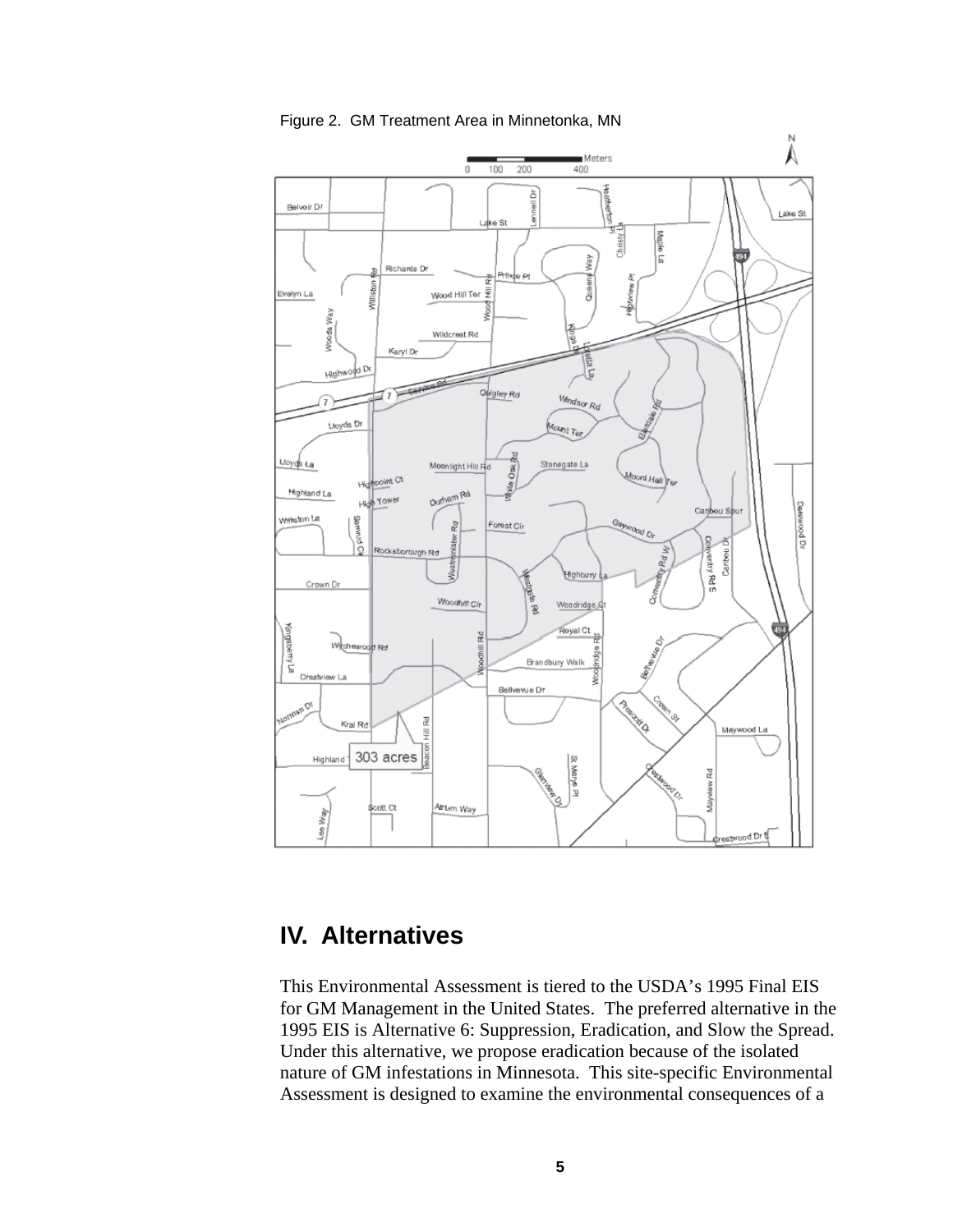range of treatment options under Alternative 6 that may accomplish the program's goal.

Under Alternative 6 there were 6 treatment options available in the 1995 EIS:

1) Btk. This is a biological insecticide containing the bacterium, *Bacillus thuringiensis var kurstaki* (Btk). The insecticide is specifically effective against caterpillars of many species of moths and butterflies, including GM.

2) Diflubenzuron (Dimilin). This is an insect growth regulator that interferes with the growth of some immature insects.

3) GM virus (Gypcheck). This is a nucleopolyhedrosis virus which occurs naturally and is specific to the GM. Gypcheck is an insecticide product made from the GM nucleopolyhedrosis virus.

4) Mass Trapping. This treatment consists of large numbers of pheromone traps used to attract male GMs and prevent them from mating with females thereby causing a population reduction.

5) Mating disruption. This treatment consists of a carrier (i.e., tiny plastic flakes, beads, etc.) that releases disparlure, a synthetic GM sex pheromone. The pheromone confuses male moths and prevents them from locating and mating with females.

6) Sterile Insect Technology. This treatment consists of an aerial release of a large number of sterile male GMs. This reduces the chance that female moths will mate with fertile males. The result is progressively fewer and fewer fertile egg masses being produced, and eventual elimination of the population.

Of the treatment options listed above, Btk and diflubenzuron have proven to be the most effective eradication tools for use with small populations of GM, as the ones in these two locations. This EA analyses the no action alternative and the proposed action that will treat the area using Btk combined with trapping to ensure that the treatment is effective.

The other treatment options were not selected due to availability, environmental, or efficacy concerns. Diflubenzuron is an insect growth regulator that has a broader non-target host range than Btk and can kill many other insects besides moths and butterfly caterpillars. Its use may adversely affect other insect populations and therefore was not selected. GM virus (Gypcheck) is very host specific but is not widely available in the market and therefore was not selected. Mating disruption and sterile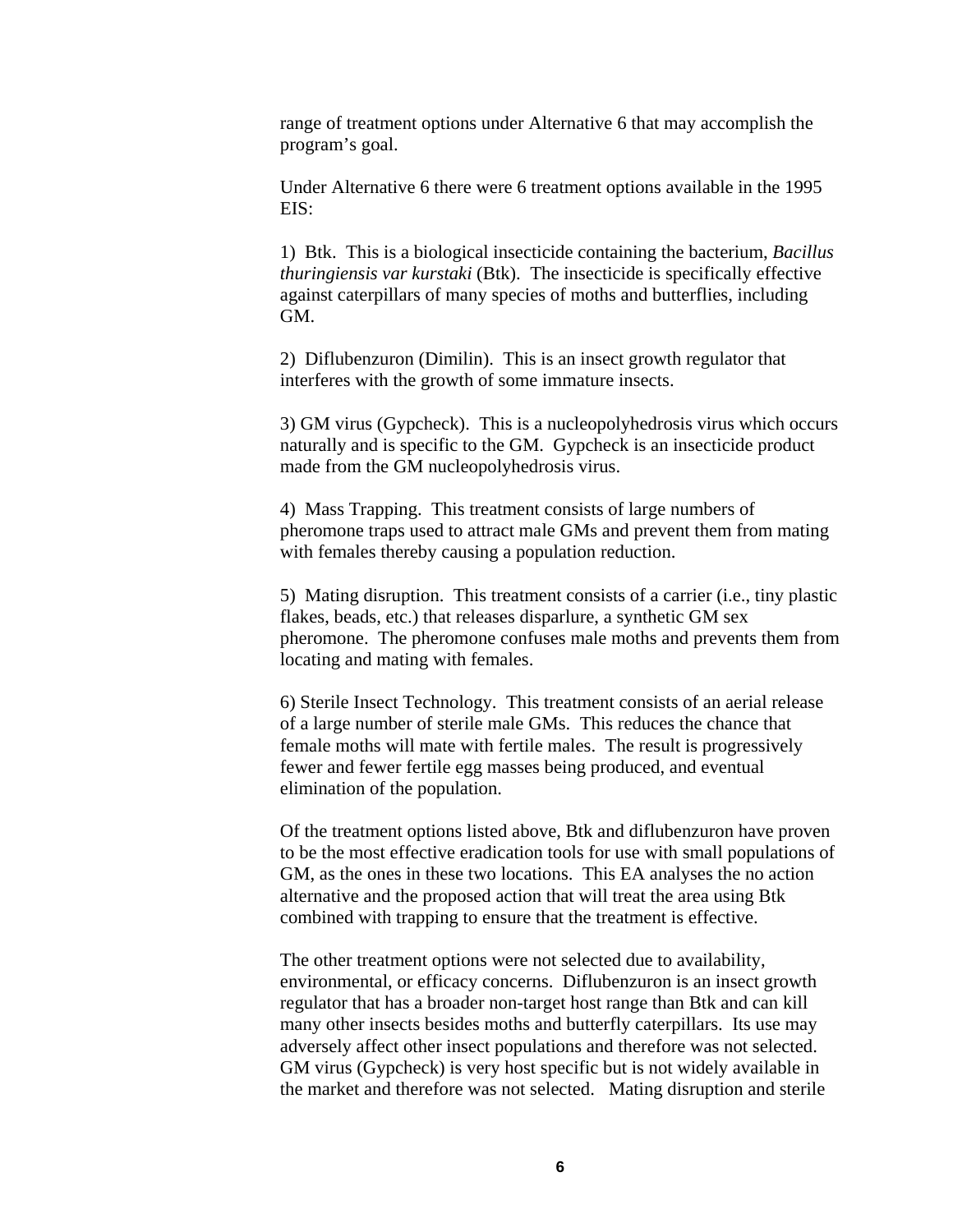<span id="page-11-0"></span>insect release experiments show variable results for eradication programs and therefore were not selected.

#### **A. No Action**

Under this alternative, APHIS would not aid in the treatment of these areas. Some control measures could be taken by other Federal and nonfederal entities, including the State of Minnesota, however, these measures would neither be controlled nor funded by APHIS.

#### **B. Proposed Action**

Under this alternative, Btk (Foray® 48B) will be applied via aerial application over the treatment areas. Two applications of Btk will be applied with an approximately five to ten-day interval between each application. These applications are estimated to occur sometime in May, 2009. However, the exact date of applications will be timed so that the applications occur during the early larval stages when GM caterpillars hatch from their eggs and are most susceptible to treatments. The Btk can be toxic to susceptible caterpillars of moths and butterflies that feed on treated vegetation within two weeks of application.

Trapping density will be increased in the area to determine if the treatments are successful. Trapping consists of placing pheromone-baited traps at a density of no less than 30 traps per square half mile. Traps will be placed within the standard grid of 1500 meters (0.93 miles) in at least a 2.5 mile radius around each of the sites. These traps will attract adult male GMs.

# **V. Environmental Impacts of the Proposed Action and Alternatives**

There are potential environmental consequences from both the alternatives being considered. The risks associated with ecological and human impacts are examined under both alternatives.

#### **A. No Action**

Selecting the no action alternative would likely result in the establishment of GM populations in both the Richfield and Minnetonka areas which could lead to commensurate damage to trees relative to the level of infestation. The majority of the trees in the eradication and surrounding areas are susceptible to damage from GM larva. The no action alternative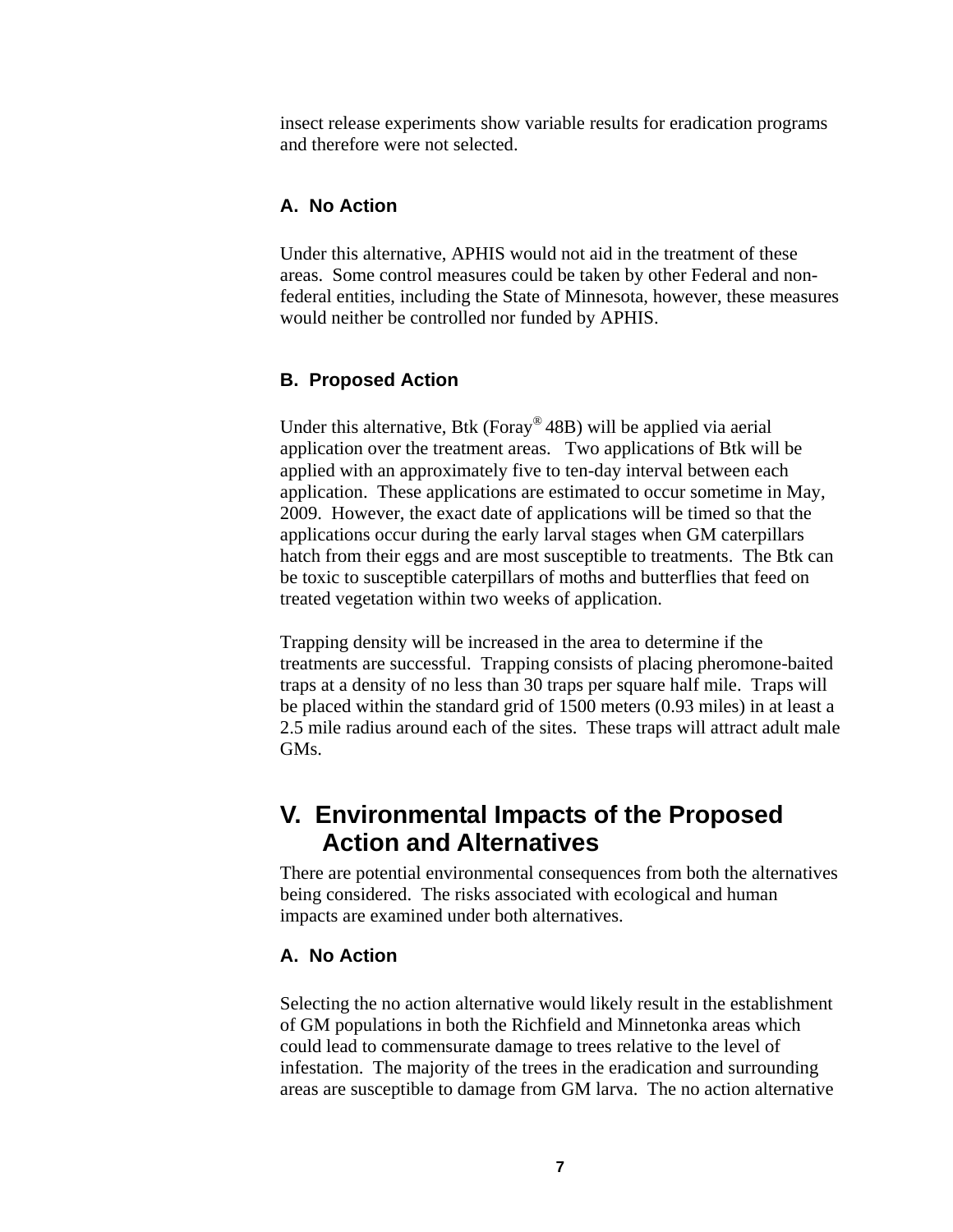<span id="page-12-0"></span>would allow the GM to flourish in the existing area and continue to spread into surrounding areas. With the establishment of GM, the environmental concerns discussed below would be likely to occur, The ecological and human health effects associated with the GM were examined in the 1995 Final EIS for GM Management in the United States which is currently being updated (USDA, 1995; USDA, 2008). This EA incorporates by reference the material discussed in the EIS and is summarized below:

#### **1. Gypsy** *Ecological Impacts*  **Moth**

Most of the environmental impacts associated with GM are caused by the larval stage. This stage of the GM is the feeding stage which can lead to changes in forest stand composition (USDA, 1995). In areas where GM populations are high, the trees can be defoliated, leading to stress (USDA, 1995). Trees that are stressed are more susceptible to diseases and other plant pests (USDA, 1995). In circumstances where high populations are sustained over several years, GM feeding damage can cause tree mortality (USDA, 1995).

The area of infestation, as well as surrounding areas, contain many host trees and would be threatened by GM defoliation. GM larva feeding can lead to changes in forest stand composition and nesting sites and cover for birds and other animals could be reduced (USDA, 1995). If GMs were to spread to other areas changes in water quality and effects to aquatic organisms could occur (USDA, 1995). The loss of vegetation in this area could lead to increased erosion of soil and loss of moisture retention (USDA, 1995).

#### *Human Impacts*

In addition to these effects, some people have been shown to be allergic to the tiny hairs on GM caterpillars. These people could suffer minor allergic reactions, primarily rashes, if GMs were allowed to become established. Also, irritation to eyes and throat are common reactions with increased GM infestations (USDA, 1995). In heavily infested areas, large numbers of caterpillars limit enjoyment of the outdoors for some people due to GM larval droppings and defoliation (USDA, 1995).

#### **B. Proposed Action**

The preferred action alternative is the, aerial application of Btk and placement of pheromone-baited traps. Potential impacts to human health and the environment are discussed below.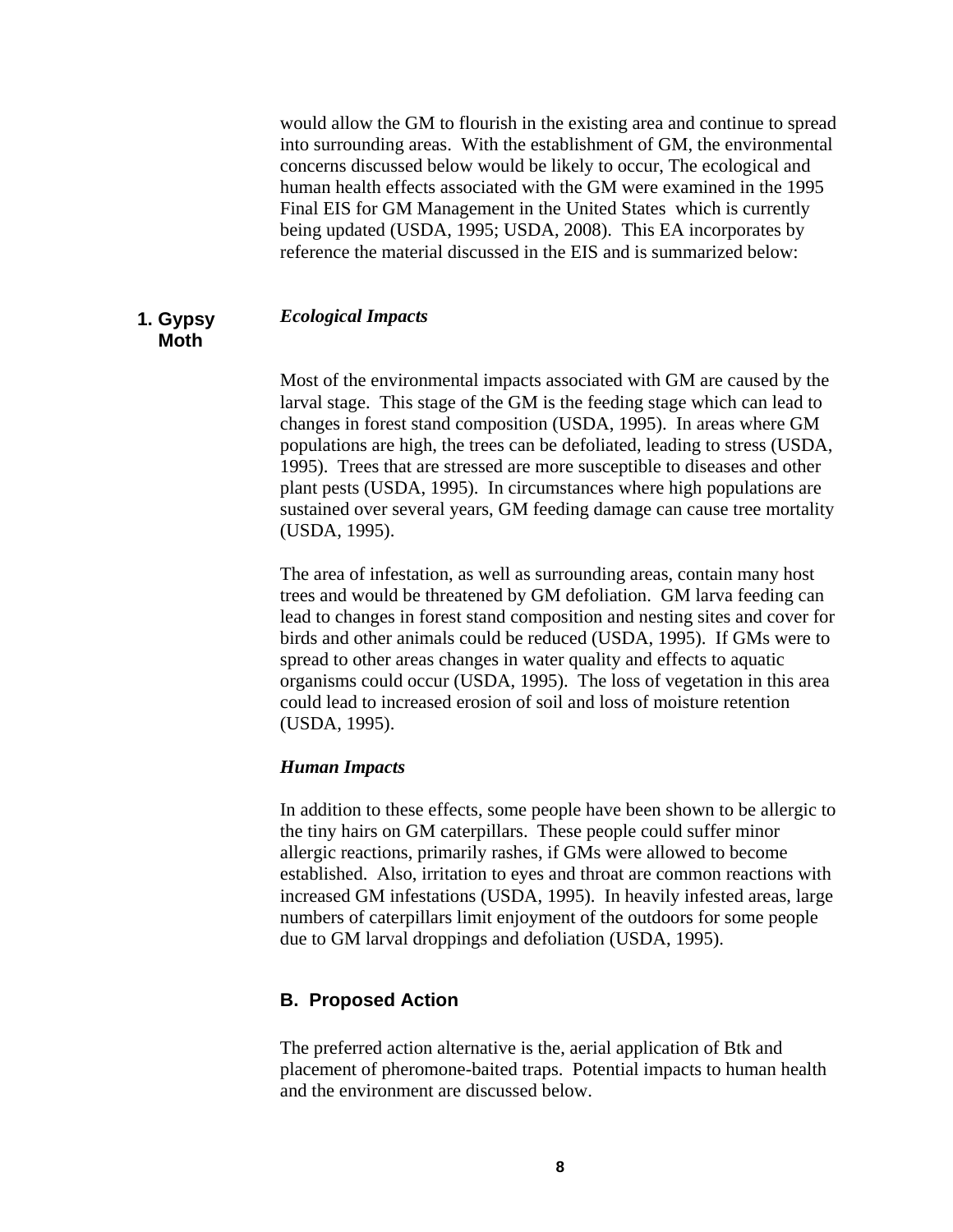*Bacillus thuringiensis kurstaki*, or Btk, is a naturally occurring bacterium that has selective insecticidal activity against certain butterflies and moths. The Bacillus bacterium is a large group of bacteria that occurs naturally in soil, water, air, plants and wildlife. The subspecies kurstaki is part of the *Bacillus thuringiensis* biopesticide group that has been registered for more than forty-five years for a variety of agricultural and non-agricultural uses. Btk is widely used in agriculture, both conventional, organic and as a transgene in genetically engineered crops, to control pests on a variety of crops. Btk also has multiple non-agriculture uses and has been the preferred material for GM eradication programs in the United States for several years. The specificity of Btk to certain insects is based on its mode of action that requires ingestion by lepidopteran larvae where once in the midgut, the alkaline pH breaks down the crystalline proteins that produce the toxins that bind to the midgut cells in the larvae (Cooper, 1994). The alkaline conditions and binding sites present in the midgut of lepidopteran larvae are not present in mammals and most other non-target organisms. **1. Btk** 

> Btk is available in several formulations depending on its use. The formulation proposed for use in this program is  $F_{\text{or}q}$ <sup>®</sup> 48B which is a commonly used formulation for control of lepidopteran pests. Additionally, Foray® 48B is OMRI listed as a Certified Organic product. Two aerial applications of Foray® 48B, five to ten days apart will be made at a rate ranging from 21 to 107 oz of product per acre. Rates of application vary based on the life stage and level of infestation. The program will use the lowest rate possible to insure adequate control of GM.

#### *Human Impact*

Based on the extensive use of Btk and its long historical use in these types of programs a large amount of mammalian toxicity data exists as well as information from surveillance programs in previously conducted treatments. Available acute laboratory toxicity data with Btk and its various formulations demonstrate low acute mammalian oral, dermal and inhalation toxicity and pathogenicity (McClintock et al. 1995; EPA, 1998, WHO, 1999; Siegel, 2001, USDA, 2004). The material safety data sheet (MSDS) Foray® 48B, states that the formulated material can be a transient mild eye and skin irritant. The information in the MSDS typically applies to workers handling larger quantities of the concentrated material compared to the reduced potential exposure from material applied during application. Previously conducted human health risk assessments that compare potential exposure data from similar applications to those proposed in this program to the available toxicity data have demonstrated wide margins of safety with potential exposure values to the general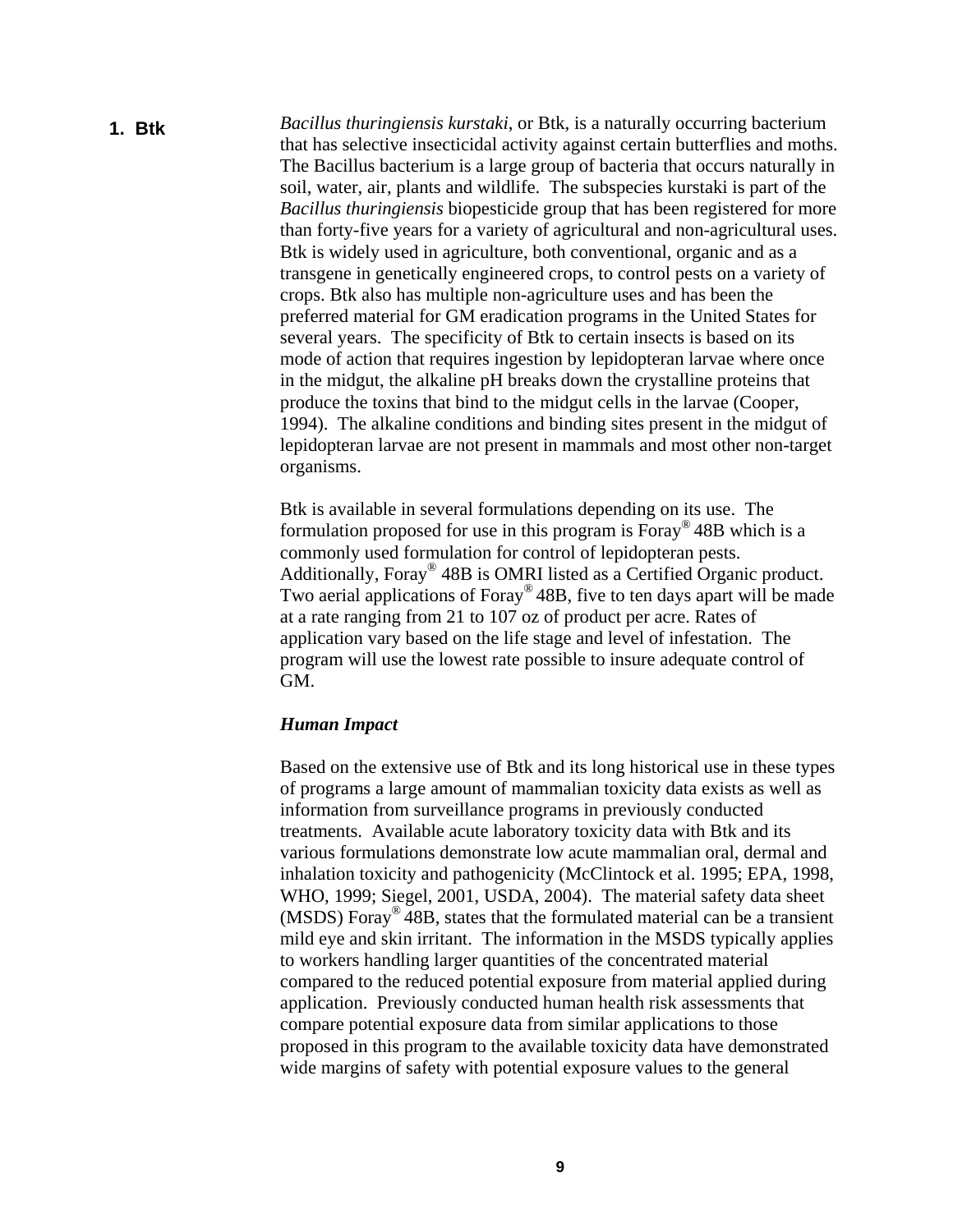public ranging from 28,000 to four million times below levels where effects were observed in laboratory studies.(EPA, 1998; USDA, 2004).

Concerns have been raised regarding the pathogenicity of Btk, and in particular the production of enterotoxins that are summarized in a publication from an anti-spray advocacy group (Ginsberg, 2006). Btk belongs to a group of bacteria within the Bacillus genus, including *Bacillus cereus*, which has been linked to food borne illness incidents via the production of enterotoxins which can cause gastrointestinal symptoms such as diarrhea. The Centers for Disease Control report that *B. cereus* is responsible for approximately 0.6% of the total number of food borne illness cases reported between 1988 and 1992 as well as between 1998 and 2002 (EPA, 1998; CDC, 2006).

Btk has been shown to produce low levels of enterotoxin in cultures however no reported food borne illness cases linked to Btk exist in over forty-five years of extensive use. The lack of pathogenicity may be related to the comparatively low levels of enterotoxin produced in Btk compared to *B. cereus* (Damgaard, 1995) or the enterotoxins are not typically present in commercial formulations that are produced in North America. Siegel (2001) reported that enterotoxins may be degraded during the fermentation process or that the isolates used may not produce enterotoxins under the conditions of the fermentation process. In addition impacts of *B. cereus* enterotoxin are only realized in cases where the enterotoxin can multiply under appropriate conditions which don't appear to occur for Btk in the environment. This is supported by a lack of gastrointestinal symptoms linked to Btk applications in workers or the public, and laboratory studies that report no enterotoxin production in rats orally dosed with Btk or associated symptoms (EPA, 1998; USDA, 2004; Wilcks et al., 2006). The lack of reported gastrointestinal symptoms associated with Btk use in workers and the general public, as well as a lack of effects observed in laboratory studies indicates factors other than the presence of enterotoxin are required to cause symptoms similar to those in *B. cereus* (Federici and Siegel, 2008). Immune response and infectivity data for Btk, as well as results from surveillance studies, suggest that immune related adverse effects in the general public are unlikely (USDA, 2004; Federici and Siegel, 2008).

Several epidemiology studies have been published based on surveillance data from applications similar to those proposed in this program in the United States, Canada and New Zealand. These studies are summarized in several publications and indicate that no significant adverse effects were reported in the general population including sensitive subgroups such as children or asthmatics (Aer'Aqua Medicine, 2001. Siegel, 2001; Noble, et al., 2002; Pearce et al., 2002; Parks Canada, 2003; USDA, 2004; Otvos et al., 2005). One of the larger monitoring studies conducted in association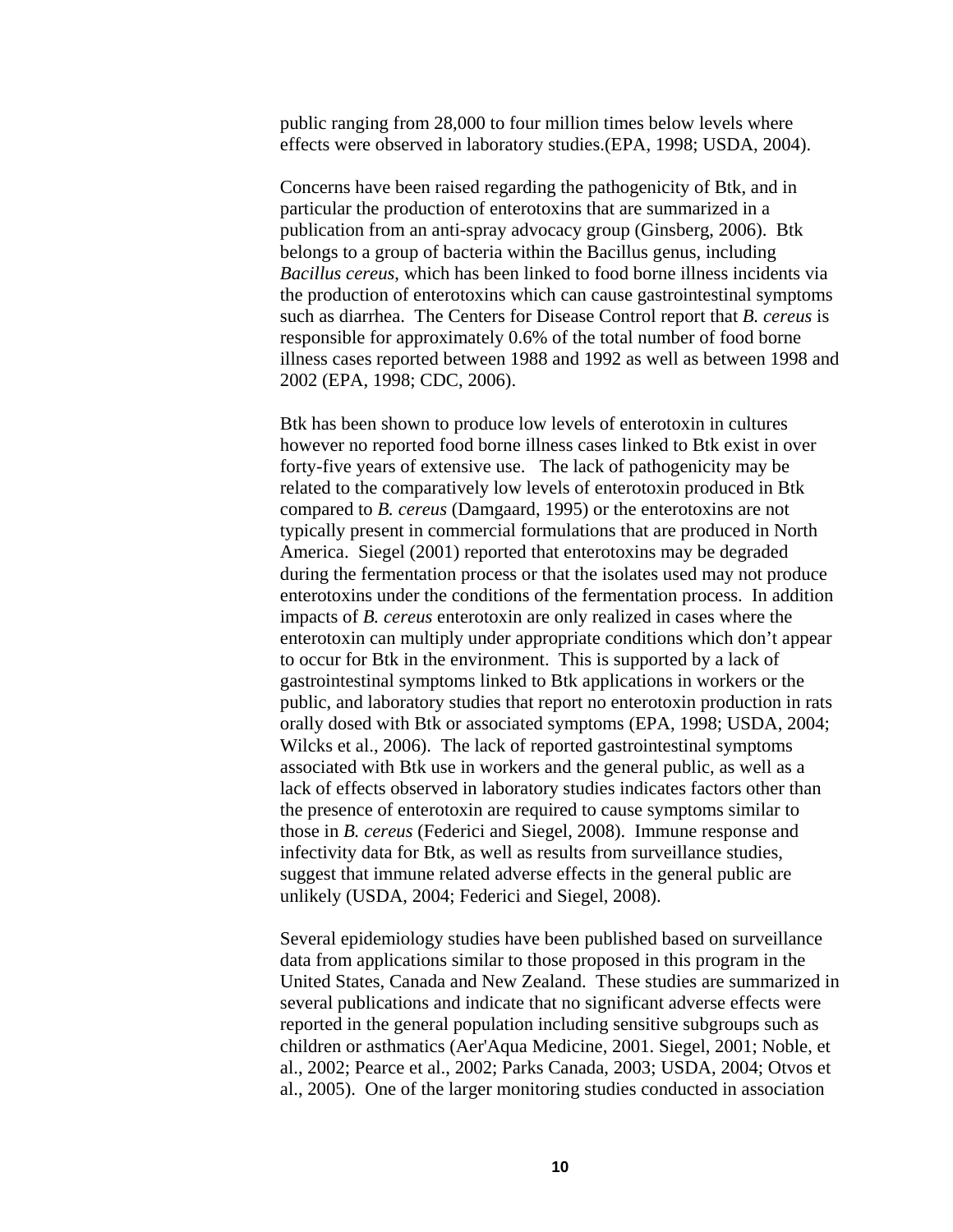with forestry Btk applications was in New Zealand (Aer'Aqua Medicine, 2001). Applications to an area containing approximately 88,000 residents were monitored using self reporting of adverse effects as well as information from participating physicians. Results from the study demonstrated no Btk related cases of anaphylaxis, incidences of birth defects or changes in birthweight, meningococcal disease, or infections*.* Adverse effects that were self-reported during the study were related to dermal, respiratory and ocular irritation.

Petrie et al. (2003) conducted a study to investigate the impacts of an aerial application of Foray® 48B on self-reported symptom complaints and visits to health care providers after applications in West Auckland in 1999 to control the Painted Apple Moth. A group of 292 residents within the spray area were questioned prior to treatment with only 192 or 62% responding after treatment. The authors of the paper assessed the frequency of twenty-five potential health problems before and after treatment. Of these twenty-five symptoms including sleep problems, dizziness, difficulty concentrating, irritated throat, itchy nose, diarrhea, stomach discomfort, and gas discomfort, eight were found to have increased after application. These results are similar to those reported from the same area by an advocacy group opposed to the spray (Blackmore, 2003; Goven et al., 2007). Petrie et al. (2003) states that sleep problems, dizziness and difficulty concentrating may be related to anxiety regarding perceptions about the risk of the program. A significant increase in participants with hay fever symptoms was noted, however, this may be incidental as the authors point out, since the onset of the pollen season could have influenced reporting. The authors attribute the gastrointestinal symptoms to possible enterotoxin production from the microbial insecticide, however this possibility is not supported by any available literature nor do they offer additional information. The authors do not discuss the possibility that the gastrointestinal symptoms may be related to the reported anxiety from the perceived risks of the application. In addition, the statistical comparisons that were utilized in the study are not considered appropriate for the multiple comparisons that were made (Federici and Siegel, 2008; USDA, 2004). A review of the study and the application of conservative statistical analysis more appropriate for multiple comparisons revealed that none of the endpoints were found to be statistically significant (USDA, 2004). The authors point out that the results should be interpreted with caution since only slightly more than half of the original residents responded post-application through selfreporting which could bias the results. It is important to note that there was no increase in the frequency of visits to general practitioners or other health care providers after treatment which is consistent with results from other surveillance studies making Btk applications.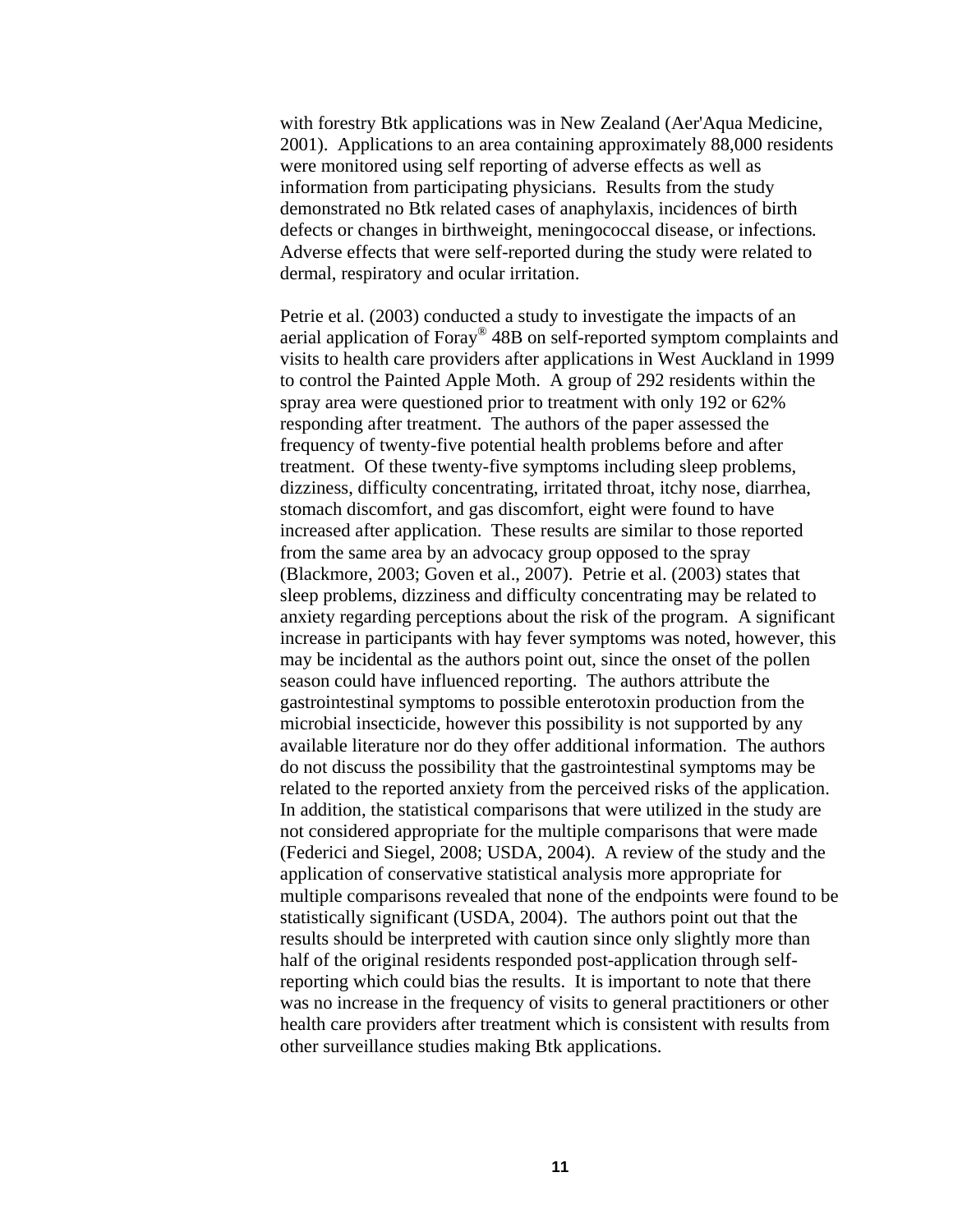Proposed applications of Btk in this program pose minimal risk to the general population based on the large amount of available toxicity data, surveillance data and long term use without significant reports of adverse effects. Mild irritation of the eyes, skin, and respiratory tract may be associated with exposures to Btk but is more likely to occur with applicators who are handling the concentrated material. Risks to applicators will be minimized when  $Foray^{\circledast}$  48B is handled according to label requirements. Public outreach and education will continue as a means to reduce concerns from the public that can lead to anxiety and other effects. Public meetings regarding the spray have already occurred and additional public outreach and education will continue with local citizens as well as the MN Department of Health and local hospitals and clinics closer to the time of treatment.

#### *Environmentall Impact*

Non-target species (i.e., birds, mammals, amphibians, and reptiles) should not be affected by the proposed Btk treatments for this program. Available toxicity data for all terrestrial vertebrates indicate low toxicity (EPA, 1998; WHO, 1999; USDA, 2004). Although no direct effects to birds and wild mammals are expected, there is the possibility of indirect effects through the loss of invertebrate prey items which may serve as a temporal input into their diet. Based on the available data indirect effects have not been noted in studies with wild mammals (Innes and Bendell, 1989; Belloco et al., 1994) however one study reports indirect reproductive effects to birds that rely on caterpillars as a primary food source (USDA, 2004). Slight effects on reproduction in spruce grouse (such as nestling growth rates) were seen when applications occurred over large forested areas (Norton et al., 2001); however, in several other studies assessing impacts to a wide diversity of songbirds, no indirect effects on reproduction and other endpoints were noted (USDA, 2004). Bird populations that may occur in these residential areas are not expected to be impacted by the loss of prey items. Bird species expected in these areas have shown no indirect effects based on Btk applications over larger areas. In addition the areas of treatment are relatively small compared to the foraging area that birds may use. Finally only some lepidopteran larvae will be impacted in the area of treatment while other terrestrial insects will be available as prey items for birds.

Effects to most non-target terrestrial invertebrates are not expected with the exception of lepidopteran larvae with early instars more sensitive than later instars. Within the Lepidopteran group, sensitivities can be highly variable (Peacock et al., 1998). In general, due to Btk's unique mode of action, toxicity to pollinators and beneficial insects are considered low based on laboratory and field studies testing honeybees, as well as other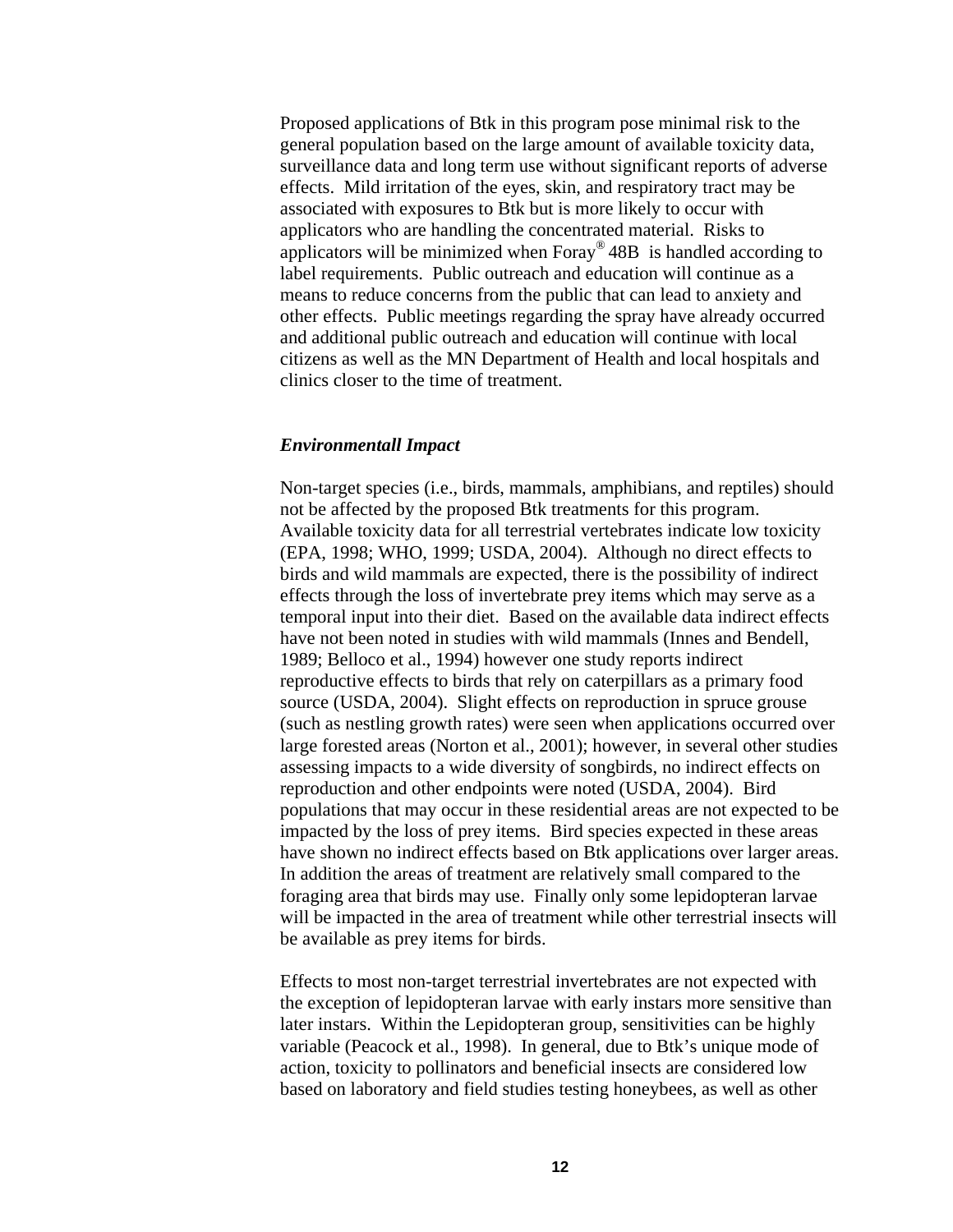beneficial insects (USDA, 2004). Some non-target Lepidoptera larvae (caterpillars) present in the proposed spray area would likely be killed by the application of Btk. However, depressions in caterpillar populations are expected to be temporary due to recolonization from adjacent untreated areas. No endangered lepidopteran species are expected to be present in the treatment site based on consultation with the US Fish and Wildlife Service.

Btk is not expected to be of significant risk to aquatic resources in this program due to the low toxicity of Btk to aquatic organisms and the lack of significant exposure. One small pond is present in the Minnetonka treatment area however a 200 foot application buffer is proposed as a means to minimize exposure to aquatic resources. Multiple freshwater and saltwater fish species were tested in the laboratory to determine what level of Btk exposure would result in any effect (USDA, 2004). The levels required to produce an effect were much higher than any potential off-site residues that would occur in this program (USDA, 2004). There have been laboratory studies supported by field data that suggest exposure could result in minimal effects to aquatic invertebrates at environmental concentrations above expected values in this program (Richardson and Perrin, 1994; Kreutzweiser et al., 1992; USDA, 2004). However, studies showed that *Daphnia. magna*, mayflies, stoneflies, copepods and mysid shrimp were not affected when exposed to concentrations well above those expected in the environment after application with Btk (USDA, 2004). Therefore, it is unlikely that fish and other aquatic organisms will be negatively impacted by the use of Btk in the proposed GM eradication program.

After application, exposure to light, higher temperatures, and moisture decrease the amount of Btk remaining in the environment. In a summary of studies regarding the environmental fate of Btk, the majority of studies indicated that insects were only affected for approximately 1 week; however, other studies have shown that while persistence of Btk in the environment may decrease rapidly, the insecticidal activity can persist up to 3 months under certain environmental conditions (USDA, 1995). Btk's persistence in water depends on organic matter, content and salinity (USDA, 1995). Btk has been found in aquatic field studies for up to 13 days and in some studies up to 4 weeks after spraying (USDA, 1995).Variations in environmental fate are attributable to various factors, including environmental conditions, formulation chemistry, study protocols, and sampling substrates.

#### *Summary*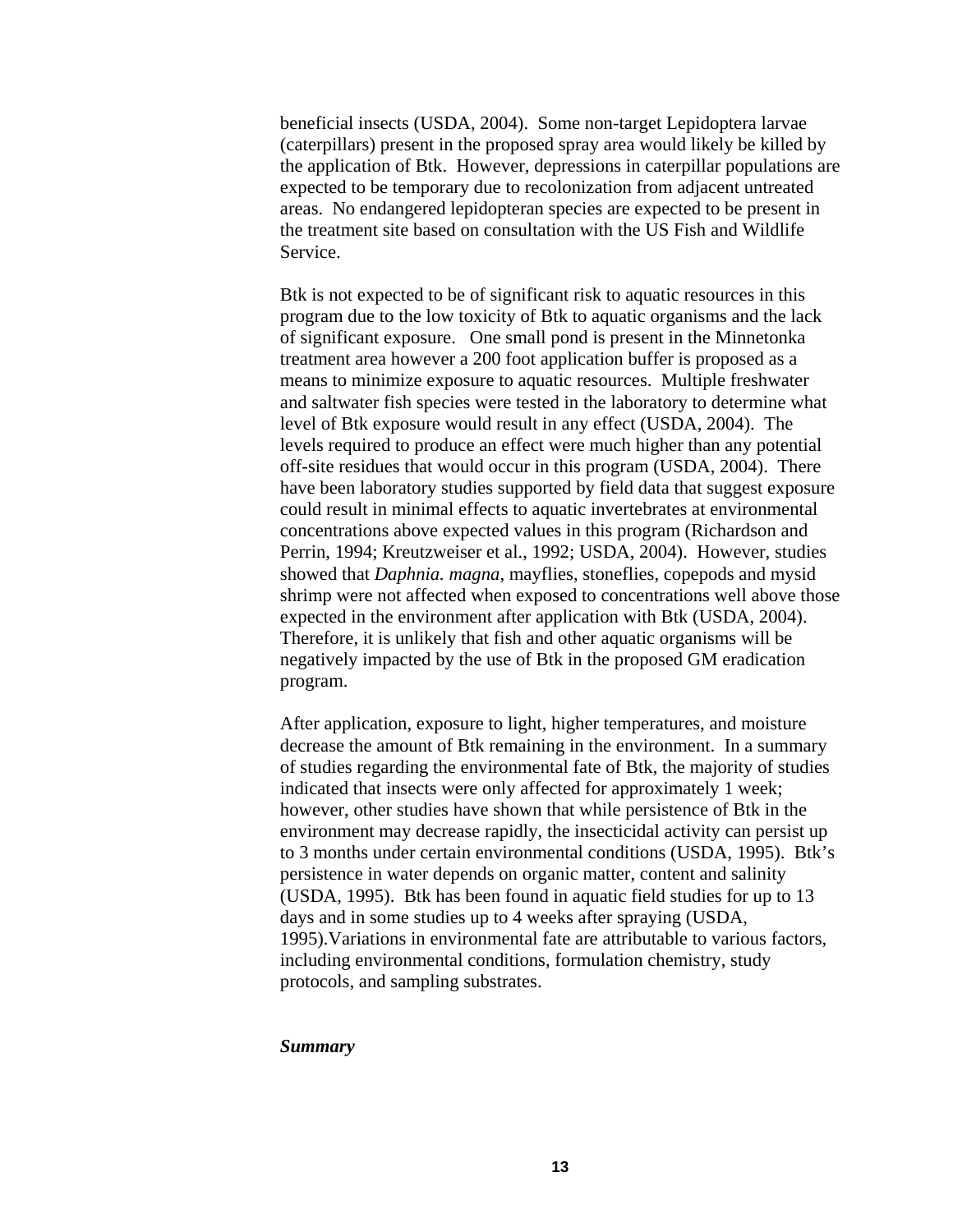Human health risks are expected to be minimal from Btk applications in this program based on its long term safety that has been demonstrated through laboratory and monitoring studies. The potential for exposure is greatest to workers who handle the concentrated product but will be minimized by following label recommendations. A continuation of local outreach and education will minimize anxiety and concerns associated with these treatments.

There will be minimal risk to most non-target terrestrial and aquatic organisms due to limited exposure and low toxicity. Impacts to some native lepidopteran larvae within the spray area may occur however the effects are expected to be minor due to the size of the area of treatment and specificity of Btk to the larval stage of the insect. Label requirements and other restrictions, where appropriate, will further reduce risk to sensitive organisms such as some aquatic invertebrates and pollinator species as described above.

#### **2. Trapping**

Trapping will involve disparlure-pheromone baited traps to attract male GM. Disparlure is the common name for cis-7,8-epoxy-2 methyloctadecane, a synthetically produced sex pheromone of the natural pheromone that is used by the female GM to attract male GM. The environmental impacts and human impacts are summarized below.

#### *Human Impact*

Disparlure belongs to a group of compounds known as straight-chain lepidopteran pheromones. Acute toxicity studies with this group of compounds have shown very low mammalian toxicity through multiple exposure routes. The lack of toxicity with these types of compounds has resulted in reduced data requirements for their registration by the U.S. Environmental Protection Agency (EPA) (EPA, 2004). Subchronic and chronic studies are limited for these types of chemicals; however, given the low acute toxicity and the fact that pheromones occur naturally in the environment, human health risks are expected to be minimal. The reduced data requirements introduce uncertainty into potential long-term risks; however, the lack of significant exposure to the public given its use in sticky traps and the limited amount used in the proposed program substantially reduces the potential for exposure and risk. The pheromone can be persistent on individuals who come into physical contact with disparlure and they may attract adult male moths for prolonged periods of time (up to 2 to 3 years) (USDA, 2006). No toxic effects are expected but it may be a considerable nuisance in GM-infested areas such as the eastern United States (USDA, 2006). The level of exposure required to cause the attractant effect cannot be characterized, although the likelihood of the effect is much greater for workers than for the general public. However,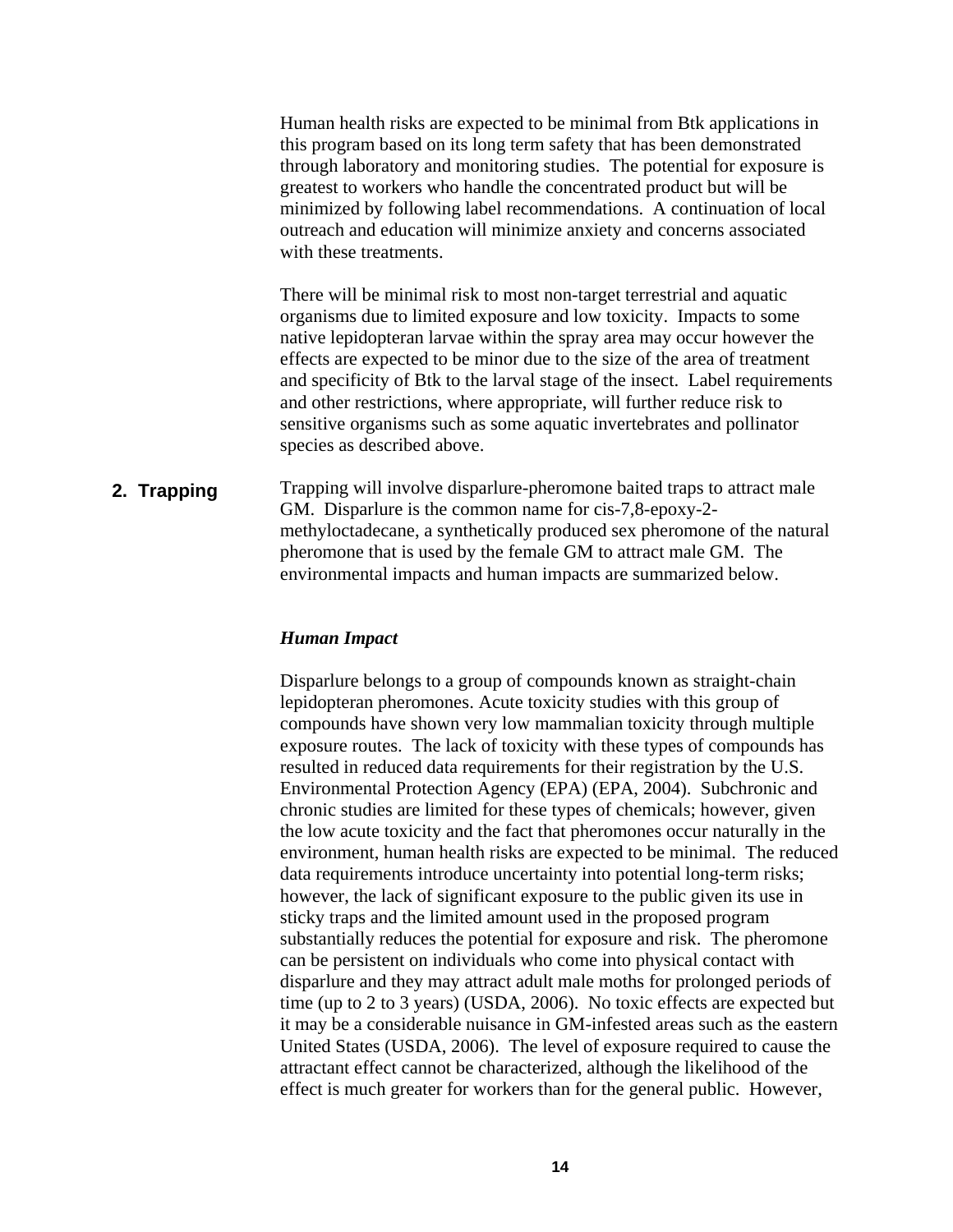<span id="page-19-0"></span>physical contact with disparlure from trapping is unlikely and would only occur if someone were to tamper with the trap themselves.

#### *Environmental Impact*

In acute toxicity tests, disparlure was not toxic to mammals, birds, or fish (USDA, 2006). Disparlure does exhibit some toxicity to aquatic invertebrates; however, the effects are related to study design and the limited solubility of the pheromone (USDA, 2006). Studies using cladocerans revealed toxicity was related to the organisms becoming physically trapped at the water surface where undissolved pheromone was present (USDA, 2006). Risks to aquatic organisms are not expected in this program because all pheromone will be placed in sticky traps, thus eliminating any potential offsite run-off or drift. Pheromone traps do catch small numbers of nontarget organisms that accidently fly or crawl into the traps. However, because the pheromone in the trap is specific to GM and nontarget insects will not be attracted to traps, the number of nontarget organisms affected will be very small and will have minimal impacts to the environment.

### **VI. Other Issues**

#### **A. Cumulative Impacts**

This eradication program has limited impacts to Lepidopteran and other non-target species in the affected areas. These limited impacts are not expected to have a cumulative impact with past, present or future projects in these areas. Based on the analysis in the environmental consequence section, there are more potential impacts to the environment with the use of Btk versus trapping. Btk primarily impacts Lepidopterans and also species that may rely on Lepidopterans as a primary source of food. There are no known current federal, state, or other federal projects in the given treatment area that will affect lepidopterans and other non-target organisms that may be affected by this action.

In the event that the GM population is not eradicated from these areas, future treatments may be required. Treatment with Btk in the same areas over several years may lead to an increase in effects to Lepidopteran species that may be affected, thus limiting their chances to reestablish in the treatment area. However, if future treatments are needed, a subsequent EA will be conducted and these risks will be evaluated further.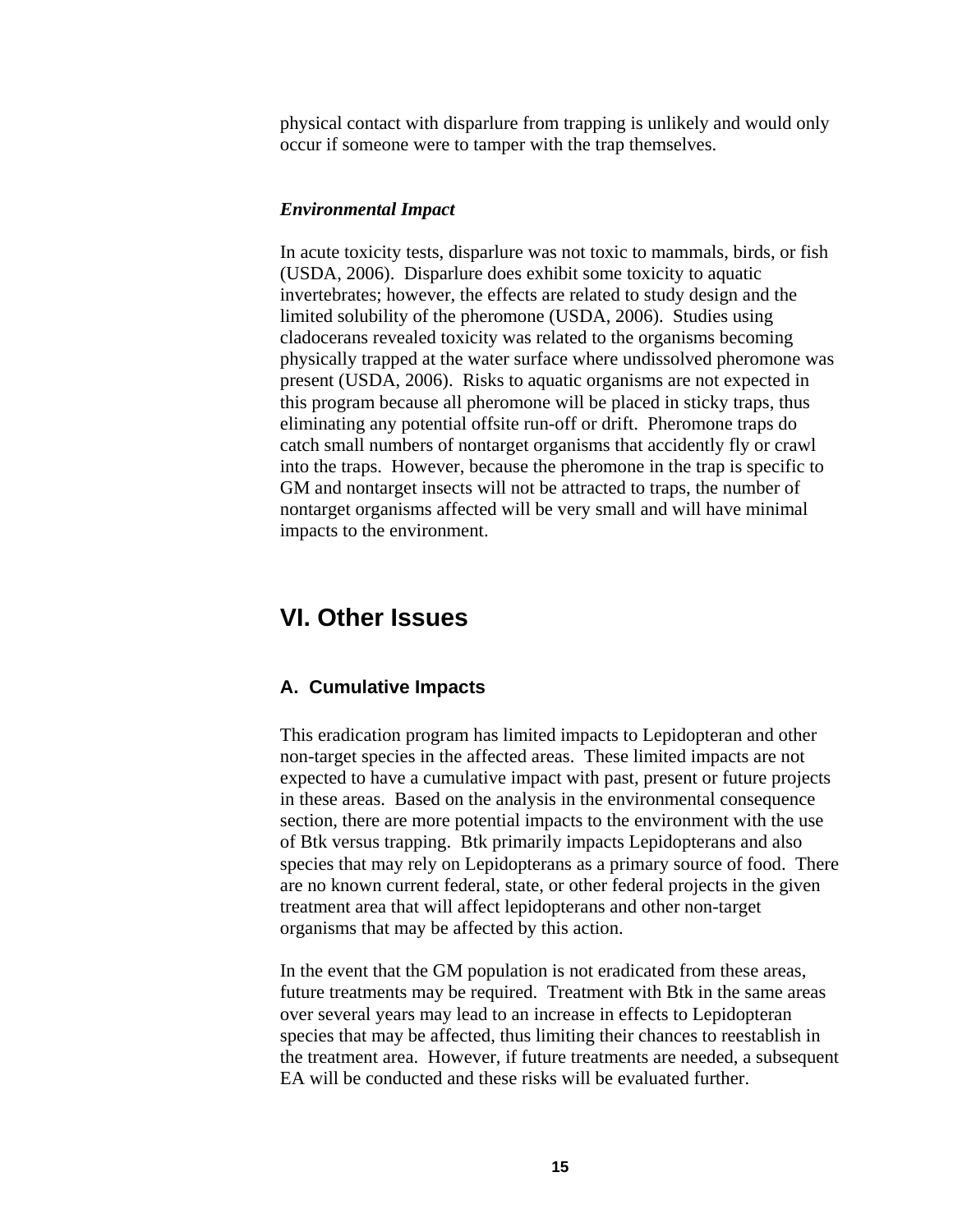<span id="page-20-0"></span>In 2009, several other treatment areas in Minnesota will be federally funded through the GM Slow the Spread Foundation (STS). Eleven separate sites have been identified for GM treatment, both with Btk and mating disruption. The closest mating disruption site to the proposed eradication areas is approximately 100 miles away near Rollingstone, MN and the nearest Btk site is over 240 miles away near Tofte, MN. EAs will be prepared separately for all STS sites.

All proposed treatment blocks consider cumulative effects when they are designed, and when appropriate, block shape and size are changed to further limit concern about cumulative effects without limiting the treatment's effectiveness. Input is solicited from a variety of sources, including the United States Department of Interior, Fish and Wildlife Service (FWS) and Minnesota Department of Natural Resources's Natural Heritage Group, as well as environmental organizations. As of this writing, no changes have been suggested from these groups.

#### **B. Threatened and Endangered Species and Historical Preservation**

Section 7 of the Endangered Species Act (ESA) and it's implementing regulations require Federal agencies to ensure that their actions are not likely to jeopardize the continued existence of endangered or threatened species or result in the destruction or adverse modification of critical habitat. In cooperation with the FWS, APHIS has considered the impacts of the proposed program on listed species in Hennepin County.

One species, the Higgins eye pearlymussel (*Lampsilis higginsi*) is federally listed as endangered and occurs in Hennepin County, in the Mississippi River. Impacts to aquatic species including fish or mussels from Btk are not expected, and in addition, treatments sites are more than 4 miles from the Mississippi River, eliminating exposure of mussels or glochidial host fish to Btk. Therefore, APHIS has determined that the proposed program will have no effect on the Higgins eye pearlymussel.

Requests to review state threatened and endangered species as well as sites of state historical value were submitted to the MN-DNR's Natural Heritage Group and the Minnesota Historical Society, respectively. No state-listed threatened or endangered species were identified, nor were any historical sites considered to be affected by these actions.

#### **C. Executive Orders**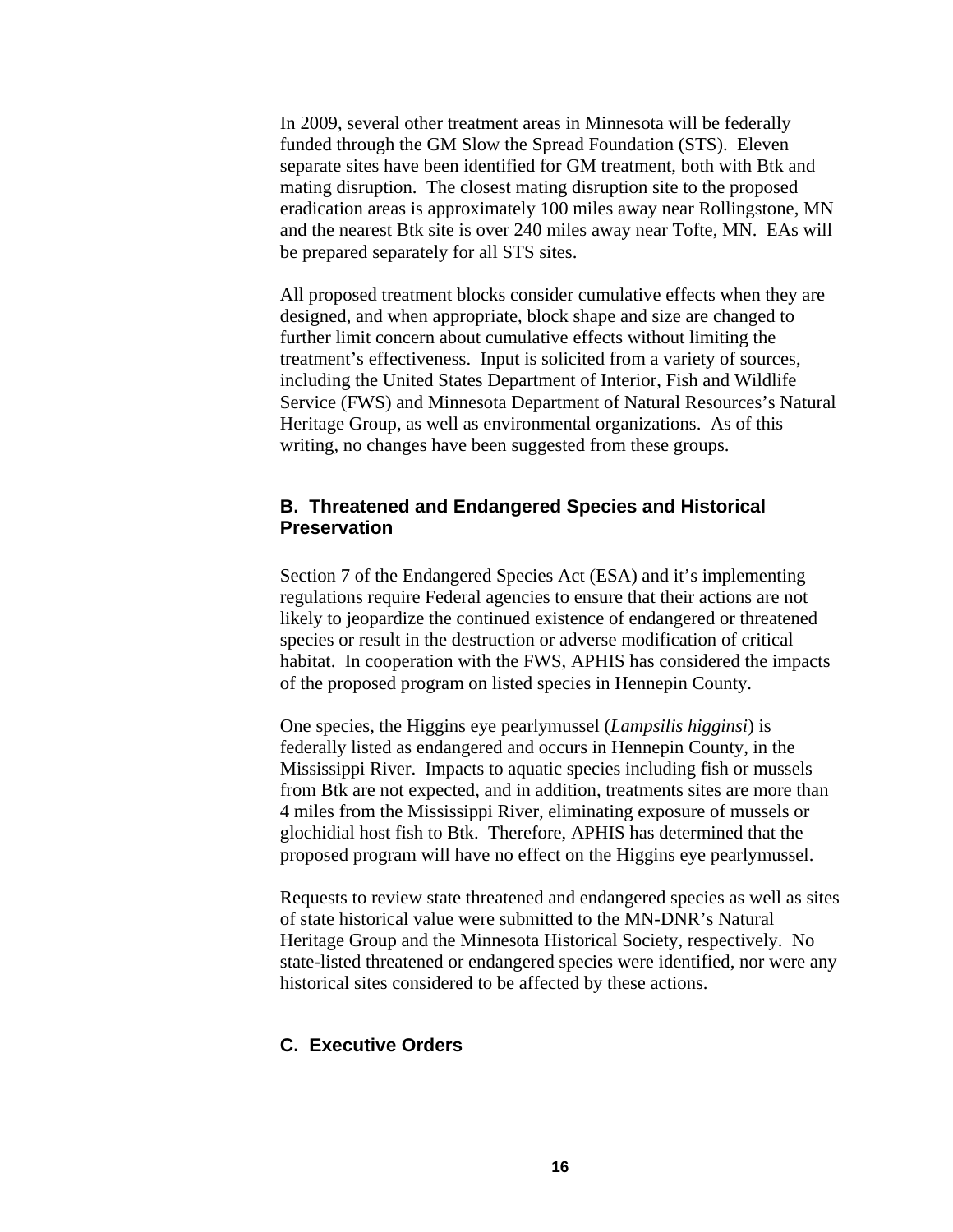Consistent with Executive Order (EO) 12898, "Federal Actions to Address Environmental Justice in Minority Populations and Low-Income Populations," APHIS considered the potential for disproportionately high and adverse human health or environmental effects on any minority or low income populations. The treatment area has been determined based on GM finds in the area. The treatment itself will have minimal effects to those that live in this area and will not have disproportionate effects to any minority or low income population.

Consistent with EO 13045, "Protection of Children from Environmental Health Risks and Safety Risks," APHIS considered the potential for disproportionately high or adverse environmental health and safety risks to children. The children in the area are not expected to be adversely affected disproportionately over adults from the program actions proposed.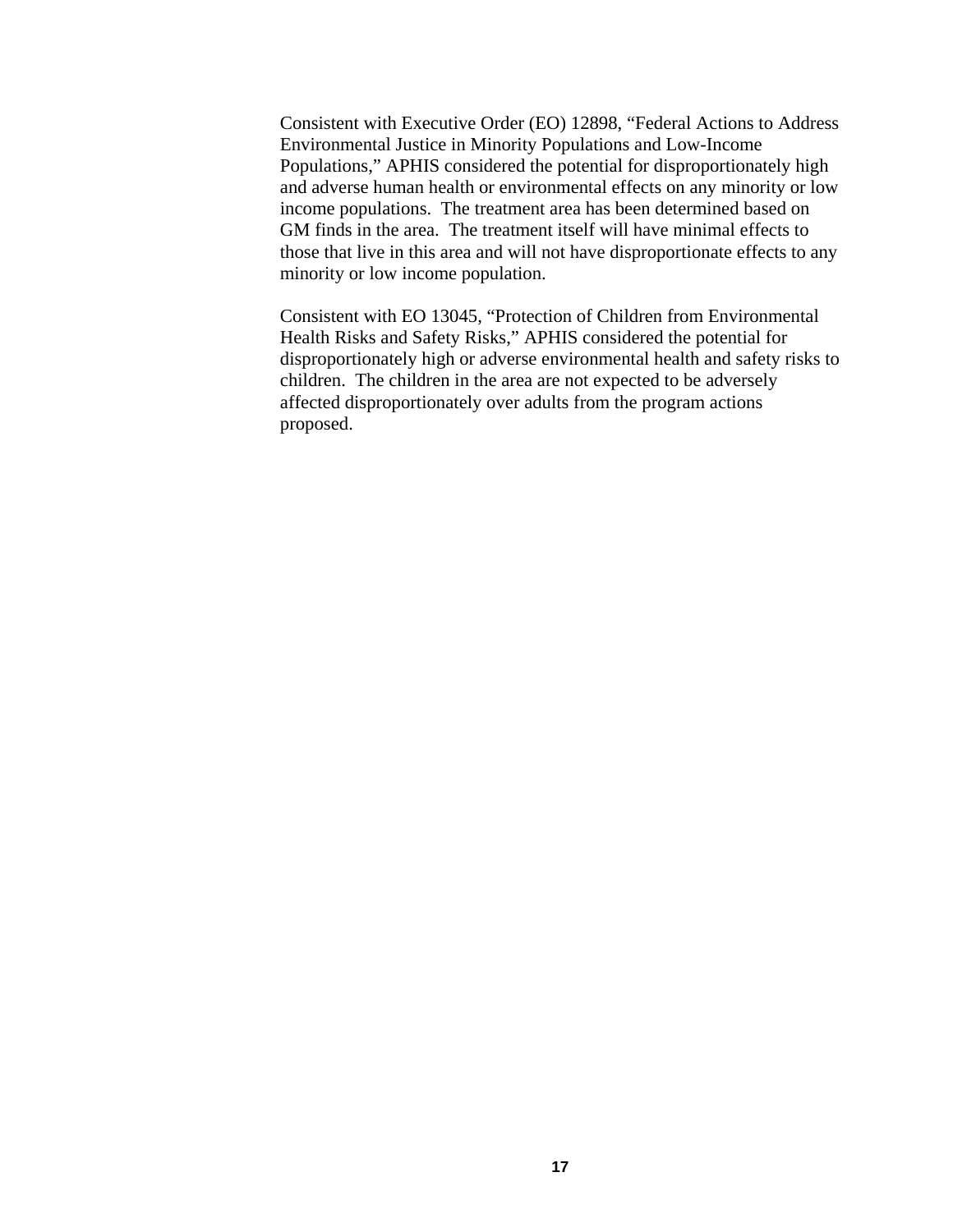# <span id="page-22-0"></span>**VII. Listing of Agencies and Persons Consulted**

Minnesota Department of Agriculture 625 Robert Street North St. Paul, MN 55155 - 2538

U.S. Department of Agriculture Animal and Plant Health Inspection Service Plant Protection and Quarantine Emergency and Domestic Programs 4700 River Road, Unit 134 Riverdale, MD 20737

U.S. Department of Agriculture Animal and Plant Health Inspection Service Plant Protection and Quarantine 900 American Blvd East, Suite 204 Bloomington, MN 55420

U.S. Department of Agriculture Animal and Plant Health Inspection Service Policy and Program Development Environmental Services 4700 River Road, Unit 149 Riverdale, MD 20737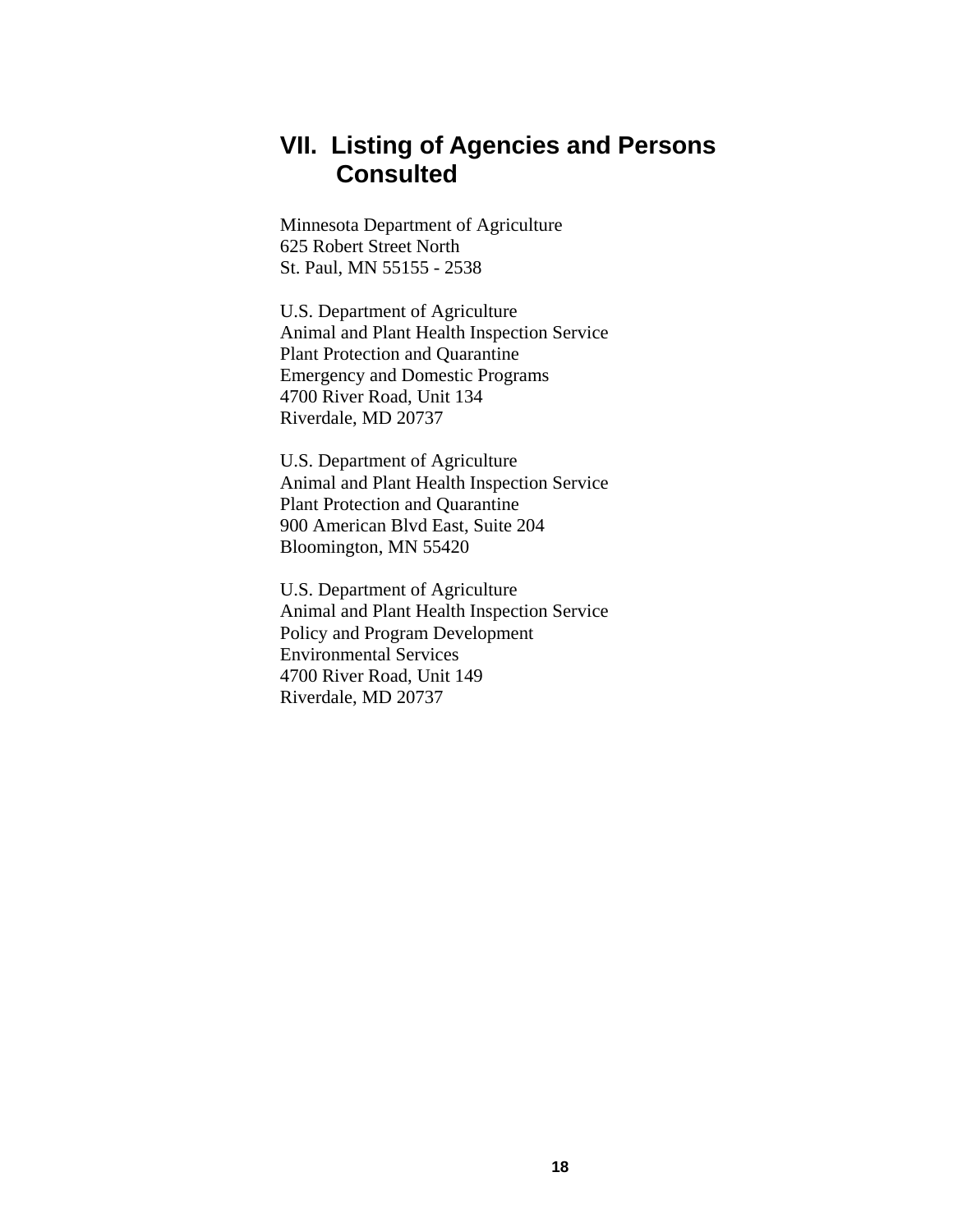# <span id="page-23-0"></span>**VIII. Individuals and Organizations Consulted for Technical Information**

The Minnesota GM Program has been ongoing since 1973. A number of people have been contacted in years prior to 2009. The information, comments and concerns obtained from those people are still valid in many cases. Therefore, some of the names listed below were not necessarily contacted in association with this action.

- Emily Barbeau, City Forester, City of Minnetonka
- Ray Wroblewski, City Forester, City of Richfield
- Ed Quinn, MN DNR Division of Parks, St. Paul, MN
- Chuck Stroebel, Minnesota Department of Health
- Donna Leonard, USFS State and Private Forestry, Asheville, NC
- John Kyhl, USFS State and Private Forestry, St. Paul, MN
- Luke Skinner, MN DNR Division of Ecological Resources— Natural Heritage and Nongame Research Program, St. Paul, MN
- Stephen Nicholson, Valent BioSciences
- Minnesota State Historical Society, St. Paul, MN
- Kevin Connors, USDA APHIS PPQ, St. Paul, MN
- US Department of Interior, Fish and Wildlife Service, Minneapolis, MN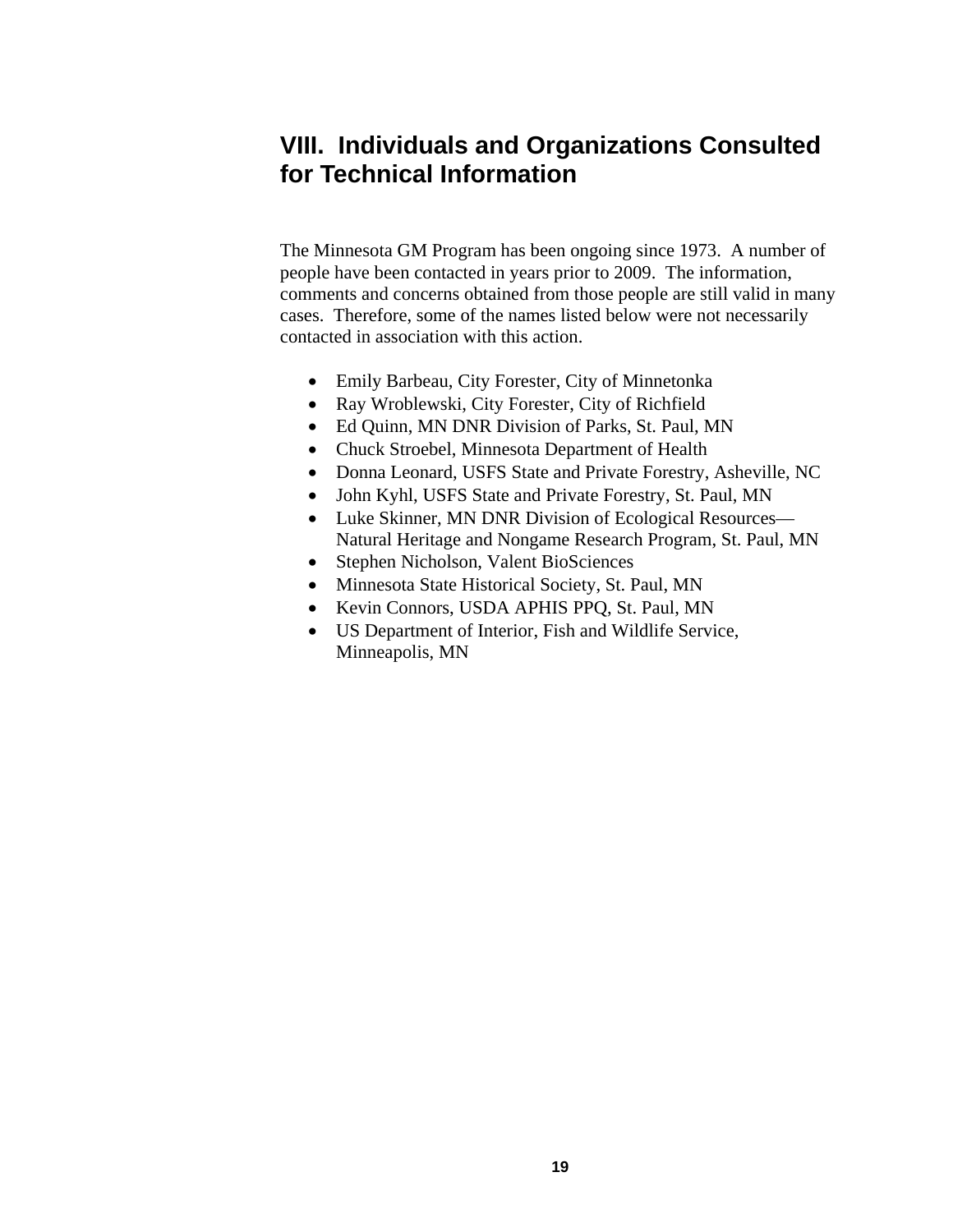# <span id="page-24-0"></span>**IX. References**

Aer'Aqua Medicine. 2001. Health surveillance following Operation Evergreen: a programme to eradicate the White Spotted Tussock Moth from Eastern suburbs of Auckland.

Auckland District Health Board. 2002. Health Risk Assessment of the 2002 Aerial Spray Eradication Programme for the Painted Apple Moth in Some Western Suburbs of Auckland. A Report to the Ministry of Agriculture and Forestry. Prepared by: Public Health Service, Auckland District Health Board, Auckland, New Zealand. 83 pp.

Belloco, M.I., Bendell, J.F., and B.L. Cadogan. 1992. Effects of the insecticide *Bacillus thuringiensis* on *Sorex cinereus* (masked shrew) populations, diet, and prey selection in a jack pine plantation in northern Ontario. Can. J. Zool. 70:505-510.

Blackmore H. 2003. Painted Apple Moth Eradication Campaign West Auckland. Interim Report of the Community-based Health and Incident Monitoring of the Aerial Spray Programme. January-December 2002.

Center for Disease Control. 2006. Surveillance for Foodborne-Disease Outbreaks --- United States, 1998—2002. MMWR Surveillance Summaries. 11/10/2006. 55:10 (1-34). Accessed at: [http://www.cdc.gov/mmwr/preview/mmwrhtml/ss5510a1.htm?s\\_cid=ss55](http://www.cdc.gov/mmwr/preview/mmwrhtml/ss5510a1.htm?s_cid=ss5510a1_e) [10a1\\_e](http://www.cdc.gov/mmwr/preview/mmwrhtml/ss5510a1.htm?s_cid=ss5510a1_e)

Cooper, D. 1994. *Bacillus thuringiensis* toxins and mode of action. Agric., Ecosystems and Env. 49:21-26.

Damgaard, P.H. 1995. Diarrhoeal enterotoxin production by strains of Bacillus thuringiensis isolated from commercial Bacillus thuringiensisbased insecticides. FEMS Immun. Med. Microbiol. 12:245-250.

Federici, B.A. and J.P. Siegel. 2008. Safety assessment of *Bacillus thuringiensis* and Bt crops used in insect control. In: Food Safety of Proteins in Agricultural Biotechnology. Chaper 3: 45 – 102. Ed. B,G, Hammond. CRC Press Taylor and Francis Group.

Ginsberg, C. Aerial spraying of *Bacillus thuringiensis kurstaki* (Btk). 2006. J. Pest. Reform. 26(2): 13-16.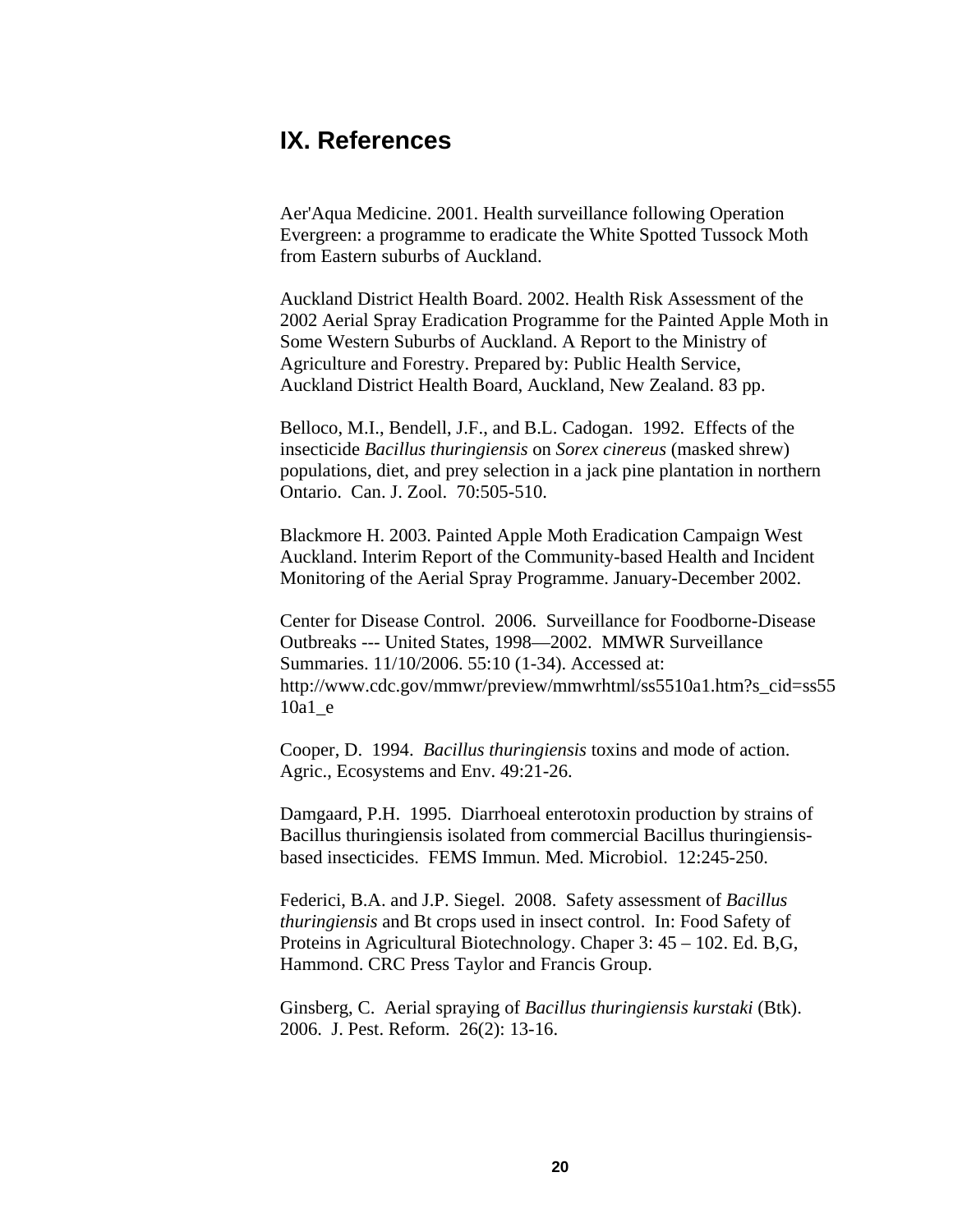Goven, J., Kerns, T., Quijano, R.F. and D. Wihongi. 2007. Report of the March 2006 People's Inquiry into the Impacts and Effects of Aerial Spraying Pesticide over Urban Areas of Auckland. 117 pp.

Green, M., Heumann, M., Sokolow, R., Foster, L.R., Bryant,R. and M. Skeels. 1990. Public health implications of the microbial pesticide Bacillus thuringiensis: an epidemiological study, Oregon, 1985-86. Am. J. Public Health. 80:848-852.

Innes, D.G.L. and J.F. Bendell. 1989. The effects on small mammal populations of aerial applications of *Bacillus thuringiensis*, fenitrothion, and Matacil® used against jack pine budworm in Ontario. Can. J. Zool. 67:1318-1323.

Kreutzweiser, D.P., Holmes, S.B., Capell, S.S., and Eichenberg, D.C., 1992. Lethal and sublethal effects of Bacillus thuringiensis var. kurstaki on aquatic insects in laboratory bioassays and outdoor stream channels. Bull, Environ. Contam. Toxicol. 49:252-257.

McClintock, J.T., Schaffer, C.R. and R.D. Sjoblad. 1995. A comparative review of the mammalian toxicity of Bacillus thuringiensis based pesticides. Pest. Scie. 45:95-105.

Noble, M.A. Riben, P.D. Cook, G.J. 1992. Microbiological and epidemiological surveillance programme to monitor the health effects of Foray 48B BTK spray. Vancouver, Canada, Ministry of Forests of the Province of British Columbia. p. 1-63

Norton, M.L., Bendell, J.F., Bendell-Young, L.I., and Leblanc, C.w., 2001. Secondary effects of the pesticide *Bacillus thuringiensis kurstaki* on chicks of spruce grouse (*Dendragapus Canadensis*). Arch. Environ. Contam. Toxicol. 41(3):369-373.

Otvos, I.S., Armstrong, H. and N. Conder. 2005. Safety of *Bacillus thuringiensis* var. *kurstaki* applications for insect control to humans and large mammals. Sixth Pacific Rim Conference on the Biotechnology of Bacillus thuringiensis and its Environmental Impact. Pp. 45-60.

Parks Canada. Western Canada Service Centre. 2003. Assessment of environmental and human health effects from proposed application of Foray® 48B in Waskesiu, Prince Albert National Park of Canada. 120 pp.

Peacock, J.W., Schweitzer, D.F., Carter, J.L., and Dubois, N.R., 1998. Laboratory assessment of the native effects of *Bacillus thuringiensis* on native Lepidoptera. Environ. Entomol. 27(2): 450-457.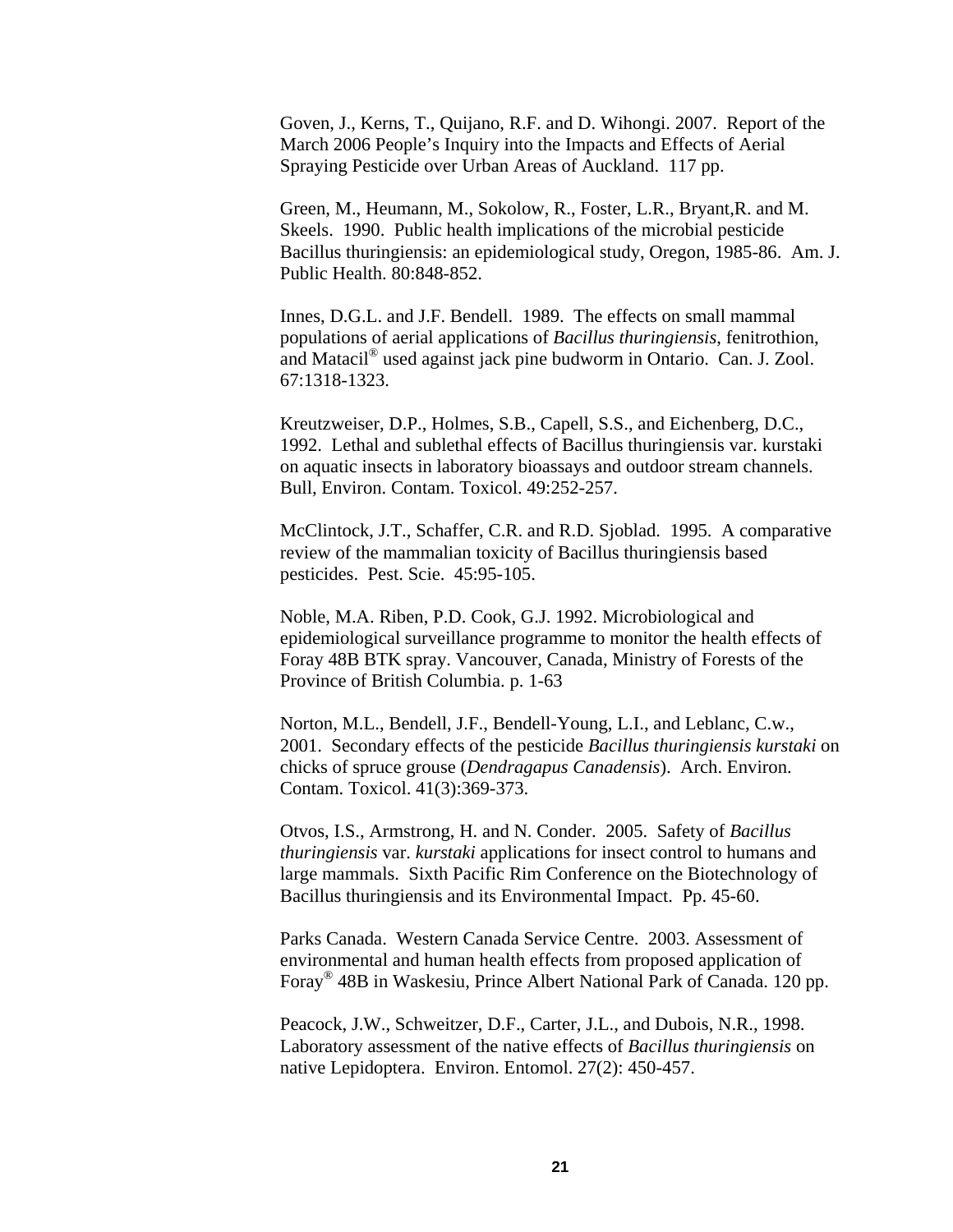Pearce, M., Habbick, B., Williams, J., Eastman, M. and M. Newman. 2002. The effects of aerial spraying with *Bacillus thuringiensis kurstaki* on children with asthma. Can. J. Public Health. 93(1): 21-25.

Petrie, K., Thomas, M. and E. Broadbent. 2003. Symptom complaints following aerial spraying with biological insecticide Foray 48B. New Zealand Med. J. 116(1170): 1-7.

Richardson, J.S., and Perrin, C.J., 1994. Effects of bacterial insecticide *Bacillus thuringiensis* var. *kurstaki* (Btk) on a stream benthic community. Can. J. Fish Aquatic Sci. 41:1037-1045.

USDA – See U.S. Department of Agriculture

U.S. Department of Agriculture, 1995. GM Management in the United States: A Cooperative Approach. Final Environmental Impact Statement. November 1995. United States Forest Service and Animal and Plant Health Inspection Service.

U.S. Department of Agriculture, 2004. Control/Eradication Agents for the GM – Human Health and Ecological Risk Assessment for *Bacillus thuringiensis* var. *kurstake* (*B.t.k.*) Final Report. United States Forest Service. SERA TR 03-43-05-02c. 152 pp.

U.S. Department of Agriculture, 2006. Control/Eradication Agents for the GM – Human Health and Ecological Risk Assessment for Disparlure (a.i.) and Disrupt II formulation – Revised Draft. United States Forest Service. SERA TR 06-52-07-01a. 79 pp.

U.S. Department of Agriculture. 2008. Gypsy Moth Management in the United States: a cooperative approach. Draft Supplemental Environmental Impact Statement. Summary. United States Department of Agriculture, Newtown Square, Pennsylvania. NA-MR-01-08.

U.S. Environmental Protection Agency. 1998. Office of Prevention, Pesticides and Toxic Substances. Reregristration Eligibility Decision: *Bacillus thuringiensis*. EPA738-R-98-004. 170 pp.

U.S. Environmental Protection Agency. 2004. Lepidopteran Pheromones Fact Sheet..Accessed at: http://www.epa.gov/pesticides/biopesticides/ingredients/factsheets/ factsheet\_lep\_pheromones.htm.

Wilcks, A., Hansen, B.M., Hendriksen, N.B. and T.R. Licht. 2006. Persistence of *Bacillus thuringiensis* bioinsecticides in the gut of human flora associated rats. FEMS Immunol. Med. Microbiol. 48:410-418.